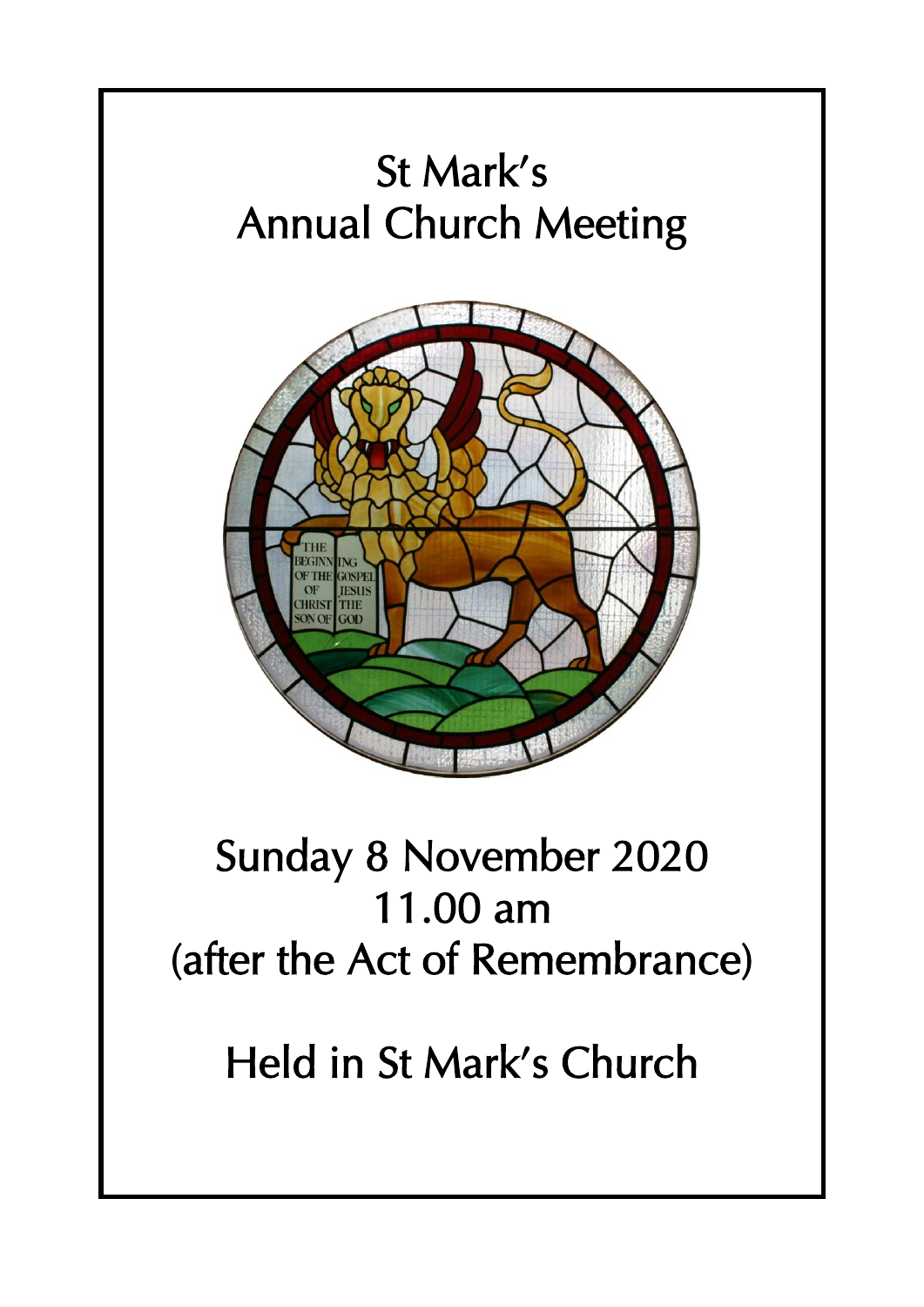#### St Mark's Annual Church Meeting, Sunday 8 November, 2020, 11.00 am

St Mark's: The Church at the Heart of Wimbledon

#### Our mission statement, purpose, and reason for being here:

To be enriched by the love of God To extend the welcome of God To express the compassion of God

#### Agenda

- 1. Opening prayer: Vicar
- 2. Apologies for absence.
- 3. Approval of minutes of last meeting.
- 4. Matters arising: Item 3: Clive amended the minutes of the previous meeting.
- 5. Presentation of electoral roll.
- 6. Election/Confirmation of officers:
	- Wardens
	- Deputy Wardens
	- Treasurer
	- Church Committee members
	- PCC representatives
	- Deanery Synod representatives
	- Electoral Roll Officer
	- Church Committee Secretary
- 8. Reception of the Annual Report
- 9. Comments from the Vicar
- 10. Safeguarding issues: Kathy Pring (our Safeguarding Officer)
- 11. AOB (to be notified to the Vicar by Saturday 31 October at
- clivegardner@outlook.com, 020 8944 0184, or 55 Alwyne Road, SW19 7AE.)
- 12. Closing prayer: Vicar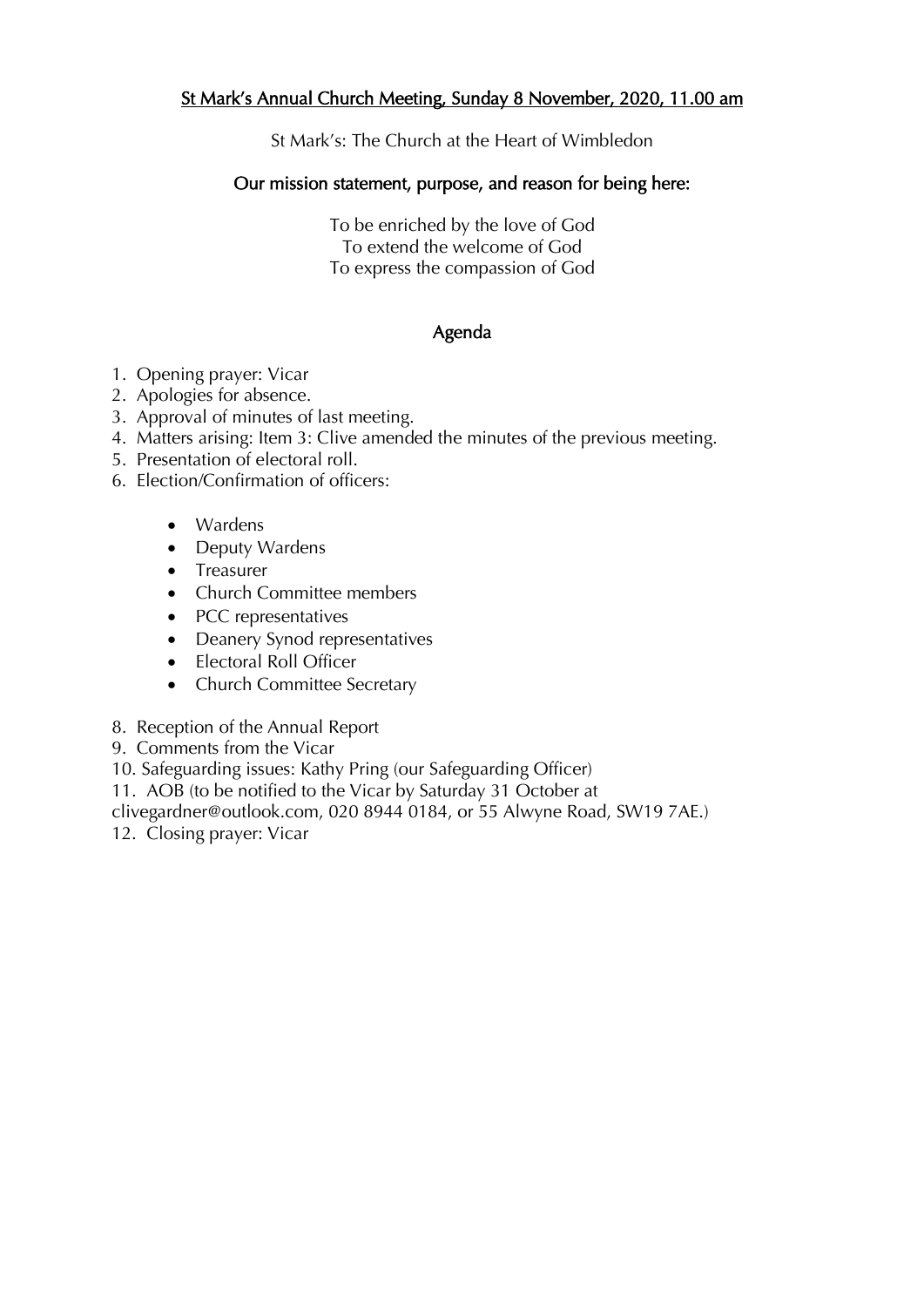## St Mark's ACM Minutes

#### Sunday 28 April, 2019, 11.30 am

| $\pmb{\sharp}$ | Subject                           | <b>Notes</b>                                                                                                                                                                                                                                                                                                                                                                                                                                                                                                                                                                                                     |  |
|----------------|-----------------------------------|------------------------------------------------------------------------------------------------------------------------------------------------------------------------------------------------------------------------------------------------------------------------------------------------------------------------------------------------------------------------------------------------------------------------------------------------------------------------------------------------------------------------------------------------------------------------------------------------------------------|--|
| $\mathbf{1}$   | Opening prayer                    | Led by Revd Clive Gardner (Team Vicar)                                                                                                                                                                                                                                                                                                                                                                                                                                                                                                                                                                           |  |
| $\overline{2}$ | Apologies for<br>absence          | Jill Pillay and Suzi Goulder                                                                                                                                                                                                                                                                                                                                                                                                                                                                                                                                                                                     |  |
| 3              | Approval of<br>minutes of last    | Approved unanimously with one amendment: under<br>Item 5, add name Veronica Tuffrey as a new Church                                                                                                                                                                                                                                                                                                                                                                                                                                                                                                              |  |
|                | meeting                           | Committee member who has agreed to stand. Action:<br>CG to amend                                                                                                                                                                                                                                                                                                                                                                                                                                                                                                                                                 |  |
| $\overline{4}$ | Matters arising                   | None                                                                                                                                                                                                                                                                                                                                                                                                                                                                                                                                                                                                             |  |
| 5              | Presentation of<br>electoral roll | Every six years we must throw away old roll and<br>compile new. At many churches number on roll often<br>decreases at this point. Numbers only decreased from<br>120 to 114 on recent new roll at St Marks. Thanks to<br>Shelagh Nicholls, our Electoral Roll officer, who<br>looked after this.                                                                                                                                                                                                                                                                                                                 |  |
| 6              | Election/Confirmation of officers |                                                                                                                                                                                                                                                                                                                                                                                                                                                                                                                                                                                                                  |  |
|                | <b>Wardens</b>                    | Charles Esdale is stepping down. He is due much<br>gratitude for his huge commitment and contribution. A<br>token of thanks was given.<br>Alex Youel was nominated and elected as new warden.<br>There is still vacancy for second warden.                                                                                                                                                                                                                                                                                                                                                                       |  |
|                | Deputy<br><b>Wardens</b>          | Zhikai Xie (third year) and Leigh Terrafranca (second<br>year). Tokens of appreciation were given.                                                                                                                                                                                                                                                                                                                                                                                                                                                                                                               |  |
|                | Treasurer                         | Anthony Christodoulou. Treasurer role is currently paid<br>position. Donation from someone in congregation<br>covers cost with last payment to be made in<br>December, we will need to find alternative<br>arrangements then.                                                                                                                                                                                                                                                                                                                                                                                    |  |
|                | Church<br>Committee<br>members    | Celia Macleod stepping down, Clive gave thanks for<br>her wise advice over the last three years.<br>Paula Thorvaldsen is automatic member.<br>Alex Bosworth, Jill Pillay, Gianna De Salvo, Veronica<br>Tuffrey, Nick Wolff, and Carol Youel are continuing. In<br>case forms for re-inclusion did not meet the deadline,<br>approval was given for them to continue.<br>Leigh Terrafranca, Zhikai Xai and Alex Youel will also<br>be members.<br>New members approved were Lori Semaan and<br>Morgen Brits.<br>The congregation were requested to give input on<br>Mission Action Plan to any committee members. |  |
|                | <b>PCC</b><br>representatives     | This role is traditionally held by the two church<br>wardens.<br>Alex Youel will be the new PCC rep.                                                                                                                                                                                                                                                                                                                                                                                                                                                                                                             |  |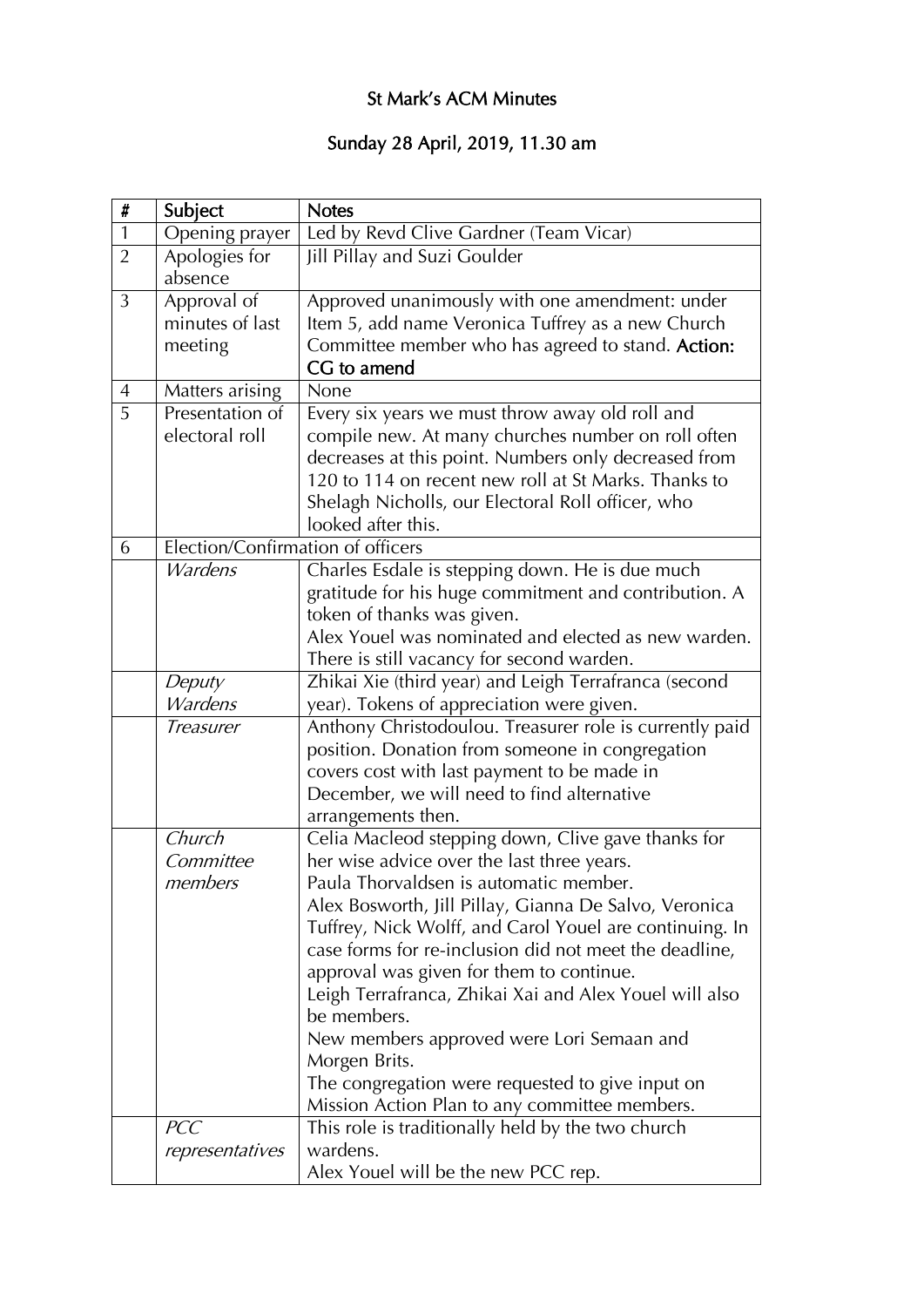|   |                           | Clive Gardner, David Jenkins and Paula Thorvaldsen                                                                           |
|---|---------------------------|------------------------------------------------------------------------------------------------------------------------------|
|   |                           | also sit on PCC.                                                                                                             |
|   | Electoral Roll<br>Officer | Shelagh Nicholls                                                                                                             |
|   | Church                    | Veronica Tuffrey                                                                                                             |
|   | Committee                 |                                                                                                                              |
|   | Secretary                 |                                                                                                                              |
| 7 | Reception of              | Approved                                                                                                                     |
|   | Annual Report             |                                                                                                                              |
| 8 | Comments                  | Mission Action Plan: At recently awayday three                                                                               |
|   | from the Vicar            | priorities were agreed - Increasing Fellowship and                                                                           |
|   | on Vicar's                | Discipleship; Communications and Raising the Profile                                                                         |
|   | Report                    | of the Church, and Resourcing our Ministry.                                                                                  |
|   |                           | Committee will decide actions to implement e.g. new                                                                          |
|   |                           | home group.                                                                                                                  |
|   |                           | $50th$ anniversary celebrations. These have run                                                                              |
|   |                           | successfully, and several are still to occur e.g. visit of<br>Bishop of Southwark on May 12 <sup>th</sup> , Spirituality and |
|   |                           | Reflection Day on 8th June at Worth Abbey, and                                                                               |
|   |                           | concert on June $29^{th}$ (6 – 7.30pm, to include mixture of                                                                 |
|   |                           | choral and saxophone music, with retiring collection                                                                         |
|   |                           | for Wimbledon Guild and St Marks church)                                                                                     |
|   |                           | Special thanks: to Beccy Broadly who maintains good                                                                          |
|   |                           | relationships with renters of church premises, and                                                                           |
|   |                           | enables high income from rentals.                                                                                            |
|   |                           | Also thanks are due to Paula Thorvaldsen and Morgen                                                                          |
|   |                           | Brits for huge work in hospitality role. Tokens of                                                                           |
|   |                           | appreciation were given to all three.                                                                                        |
| 9 | Comments                  | Links with Bishop Gilpin school: This is an important                                                                        |
|   | from the Vicar            | part of ministry.                                                                                                            |
|   | on other                  | Deanery Synod: Clive is very grateful to David                                                                               |
|   | reports                   | Jennings for everything he does.                                                                                             |
|   |                           | Film Club: Meets monthly, typically around 7 attend.                                                                         |
|   |                           | Home groups. Lent groups were big success, around 10                                                                         |
|   |                           | attended each. Groups are not a "club", some people                                                                          |
|   |                           | come who aren't members of St Marks. Keen they<br>should be opened up even more widely.                                      |
|   |                           | <i>Hospitality:</i> Many events this year including huge                                                                     |
|   |                           | firework display, already mentioned how grateful Clive                                                                       |
|   |                           | is to Paula and Morgen.                                                                                                      |
|   |                           | Music: Approval rating higher in recent survey                                                                               |
|   |                           | compared to last. Clive is very grateful for everything                                                                      |
|   |                           | lan does.                                                                                                                    |
|   |                           | <i>Pastoral</i> : In recent survey fewer people reported having                                                              |
|   |                           | received pastoral care compared to last, this is                                                                             |
|   |                           | probably because Paula and Clive adopted some                                                                                |
|   |                           | wardens' jobs, this is because we had one warden                                                                             |
|   |                           | (with fulltime job) not two.                                                                                                 |
|   |                           | Our third MAP priority is to look at resourcing.                                                                             |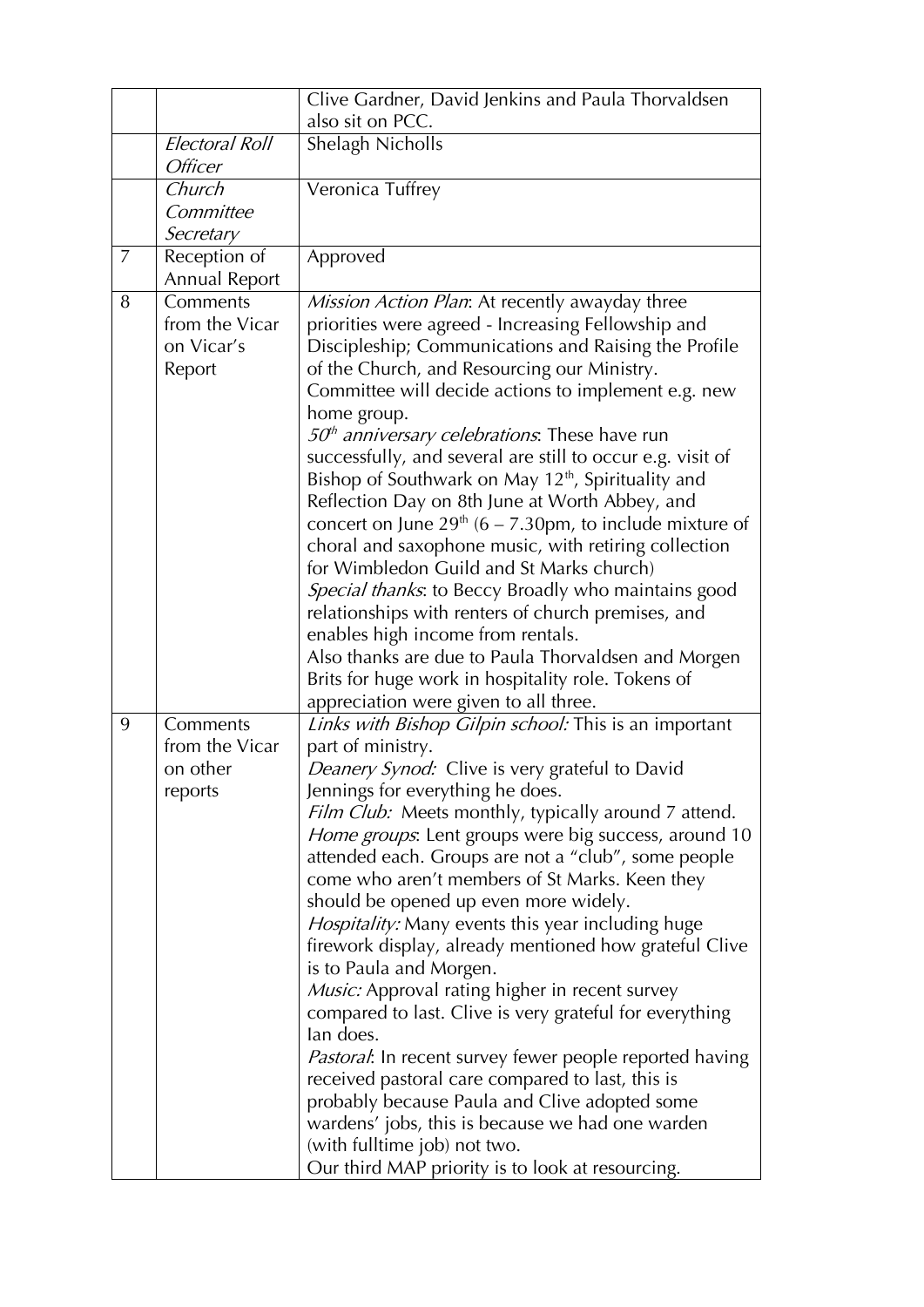|    |                | Members of congregation should contact Clive or           |
|----|----------------|-----------------------------------------------------------|
|    |                | Paula if they have a need for pastoral care.              |
|    |                | Servers and Chalice assistants: Clive is very grateful to |
|    |                | Hugo and Nick.                                            |
|    |                | <i>Budget</i> : Made deficit around £600 more than        |
|    |                | budgeted.                                                 |
|    |                | First quarter 2019 there was a modest surplus.            |
|    |                | Thanks again to Beccy Broadley for facilitating income    |
|    |                | from lettings.                                            |
|    |                | Wardens report. Much activity this year including         |
|    |                | refurbishment. Floor looks more or less like it did when  |
|    |                | the church was built. Thanks were expressed to Gerald     |
|    |                | Dorman. Used to be treasurer for years. He still banks    |
|    |                | our money. Comes in and sets up services.                 |
|    |                | Safeguarding: Kathy Pring was thanked for looking after   |
|    |                | safeguarding smoothly and delicately.                     |
|    |                | Youth and children: Very grateful to Charlotte Edgar      |
|    |                | and Beccy Broadley. Satisfaction with children's          |
|    |                | activities was massively higher this year's survey        |
|    |                | compared to last.                                         |
|    |                | A big vote of thanks was given to Clive for               |
|    |                | masterminding huge programme of visits for the            |
|    |                | anniversary, and for leadership over years.               |
| 10 |                | Kathy Pring is Safeguarding Officer. Safeguarding is      |
|    | Safeguarding   |                                                           |
|    | issues:        | taken very seriously. Processes are reviewed every year   |
|    |                | e.g. in recent audit recognised safeguarding policies     |
|    |                | must be accessible in one click on website, this will be  |
|    |                | corrected quickly.                                        |
| 11 | <b>AOB</b>     | None                                                      |
| 12 | Closing prayer | Vicar                                                     |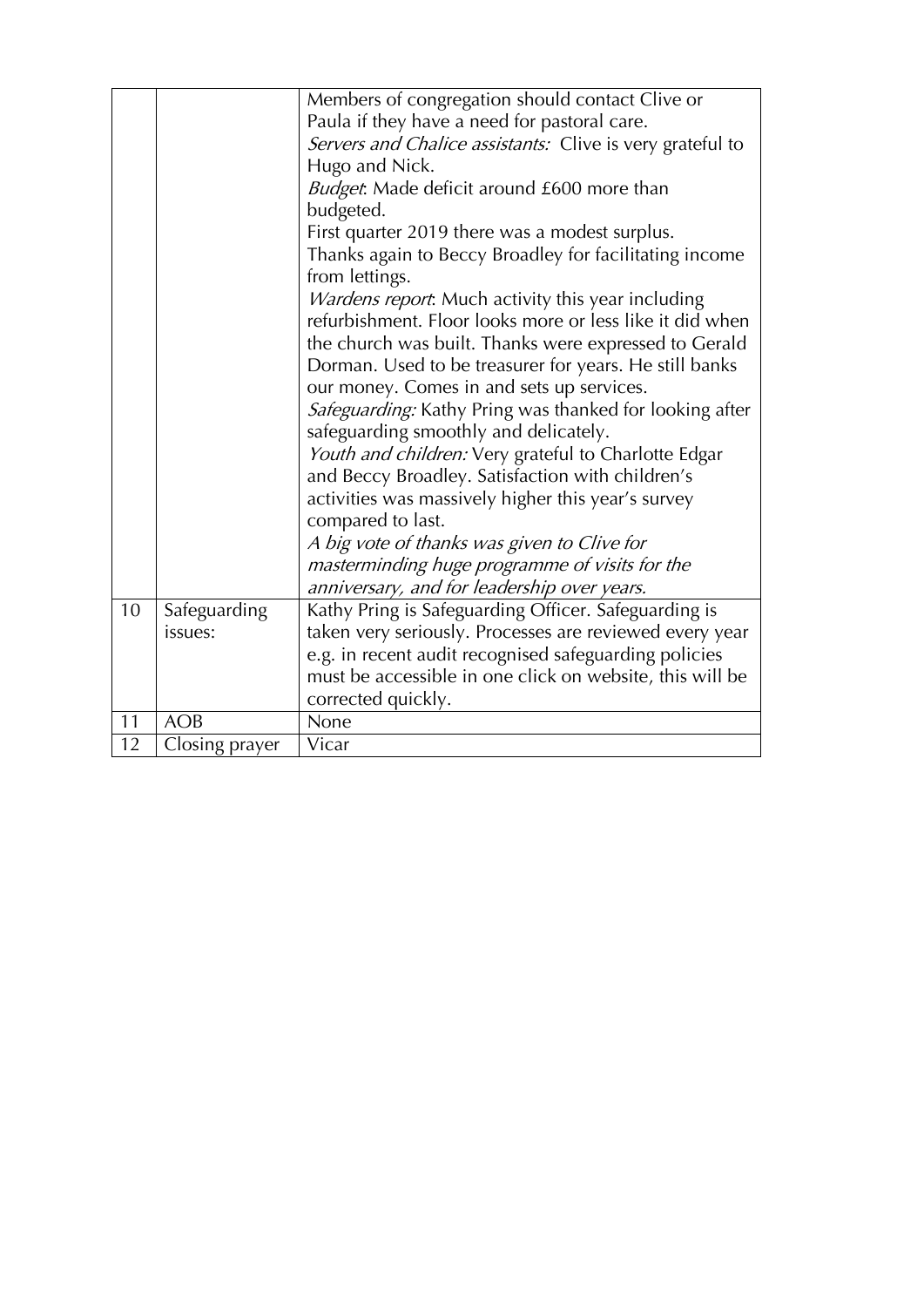#### St Mark's Annual Report, 2020

Originally the St Mark's Annual Church Meeting was scheduled for 29 March 2020. Some of the reports that follow were written for that meeting and so do not reflect the time since then.

#### Vicar's Report

The word that came to Jeremiah from the Lord: 'Come, go down to the potter's house, and there I will let you hear my words.' So I went down to the potter's house, and there he was working at his wheel. The vessel he was making of clay was spoiled in the potter's hand, and he reworked it into another vessel, as seemed good to him. (Jeremiah 18:1-4)

To understand the above quotation, you need to know the context in which it was told.

It was about 2,600 years ago and the people were in a crisis. Everything was going wrong for them. Some had lost loved ones. The economy had collapsed. And the government had a knack of deciding on one course of action and then changing its mind and doing the reverse.

And, as is the case whenever this kind of thing happens it was the ordinary people who suffered the most.

People's dreams of what they were going to do with their lives were dashed. Hope was in short supply.

It was in this context that God said to a man name Jeremiah: "I want to show you something," he said. "Get yourself down to the potter's workshop."

So Jeremiah went down to the potter's workshop, and watched the potter at work taking the clay, moulding it into whatever the potter wanted to make.

And in particular he noticed that sometimes the potter would try to mould the clay into a particular shape, and it just wouldn't work.

Back then, their clay wasn't as pure as ours is today, so perhaps there was something about that clay that meant it just wouldn't go the way the potter wanted.

But the thing that struck Jeremiah, was that when that happened the potter didn't throw the clay away.

No—when that happened, the potter just made the clay into something else.

And that was the eureka moment for Jeremiah. God spoke to him, and Jeremiah saw that this was a metaphor for the people of his nation, and for life itself.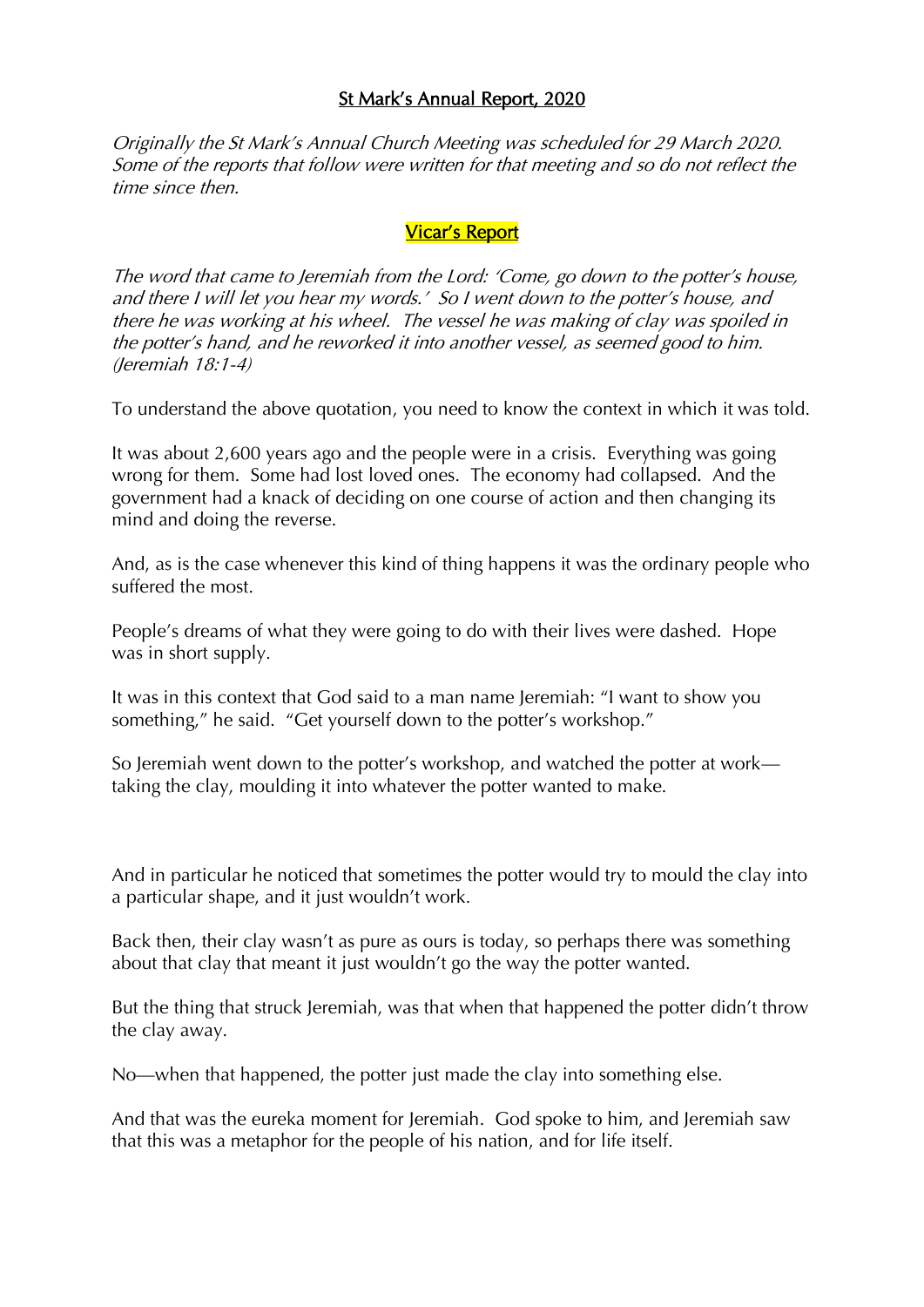When life doesn't go the way we plan, we have the choice of working with our circumstances to form something else.



It was a very early example of that saying, that perhaps some of you have heard of: when life gives you lemons, make lemonade.

The Indian mystic Anthony de Mello tells the story of a man who took great pride in the lawn around his house. But found that it became plagued with dandelions.

Dandelions, everywhere dandelions in his beautiful lawn.

He tried every method he could to get rid of them, but none of them worked.

In desperation, he wrote to the officials of the king's palace where there were beautiful gardens, and which housed the nation's repository of all plant lore.

"What shall I do about the dandelions?" he wrote.

In due course the reply came back from the palace: "We suggest you learn to love them," it said.

Life is difficult for us at the moment: as individuals, as a church, as a nation. We should acknowledge the hurt, mourn the losses, and lament the missed opportunities. Being honest about how the pandemic is affecting us is an important part of our story it is what makes us human.

But there is still hope. The potter hasn't finished yet. It may take some time, but we will emerge from this. Teresa of Avila wrote this: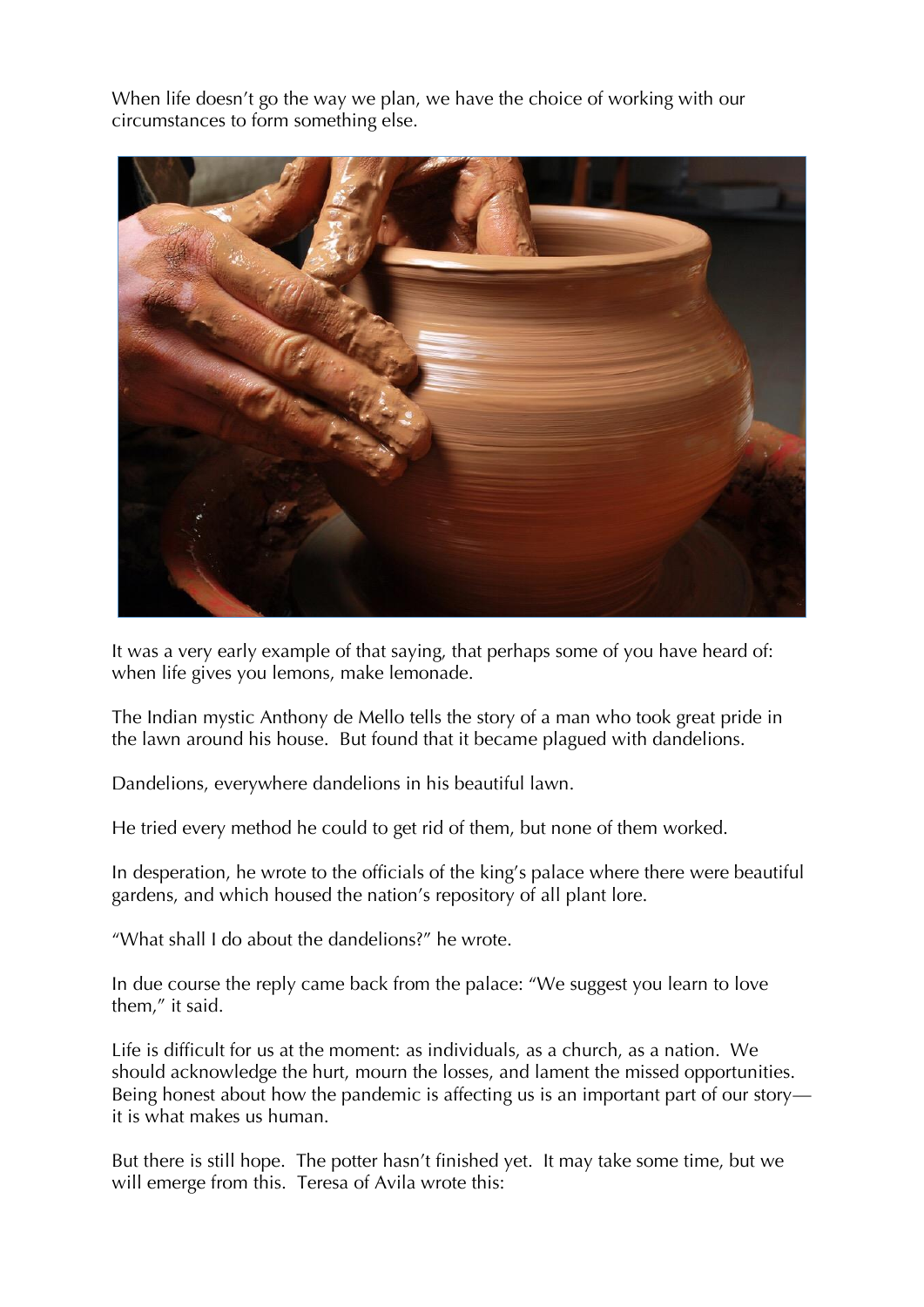Let nothing disturb you. Let nothing make you afraid. All things are passing. God alone never changes. Patience gains all things. If you have God you will want for nothing. God alone suffices.

Since our last Annual Church Meeting in the spring of 2019, we continued to celebrate the current church building's  $50<sup>th</sup>$  anniversary. Particular highlights for me were the first ever visit of our diocesan bishop to the church, a spirituality and reflection day at Worth Abbey, and a fantastic concert organised by Alex Youel, bringing together so many local community group in celebration.

Our links with Bishop Gilpin School have remained strong. As well as the very welcome visits of *Cantores*, the BG Choir, at our all-age services, Paula and I were regularly going into the school to assist with a range of activities (before the pandemic), including lessons, collective worship, and offering pastoral support to the staff. During lockdown I have continued to produce a videoed act of collective worship each week for the school to use.

I remain very grateful to the contribution that Ian makes to the musical life of our church. During lockdown he worked extremely hard in producing hymns sung by our choir for our online services, and, since we have been able to meet again on a Sunday morning, the choir has expanded hugely.

Our Sunday Club has continued to flourish. Char stepped down from helping to coordinate it in the spring of this year. I am personally very grateful for all the time and energy she put into this important role. She has been replaced by Steph, who, working with Beccy, has ensured that our children have an exciting and enriching experience every Sunday morning—thanks to you both!

St Mark's couldn't run without our Administrator, Hayley Rheinlander, now joined by Keeley Hegadus, our new Bookings Administrator. They both provide consistently excellent work. Another key person in the life of our church is Beccy Broadley who co-ordinates our church bookings and regular hall bookings. As well as raising a huge amount of money her ministry is also vital in fostering good relationships with outside groups, for whom we might be the only contact they have with the church. I am extremely grateful.

Other volunteers that many church goers may not be aware of are Sandy who coordinates our flowers, and Sheila Dunman our Planned Giving Officer. Then there are the members of our Church Committee (especially Gianna de Salvo and Nick Wolff who are standing down after their three year terms), servers, intercessors, readers, welcomers, choir members, and members of all our other groups.

We continue to be blessed with the ministry of our Pastoral Minister, Paula Thorvaldsen. She helps out in a great number of different ways—some of these are 'up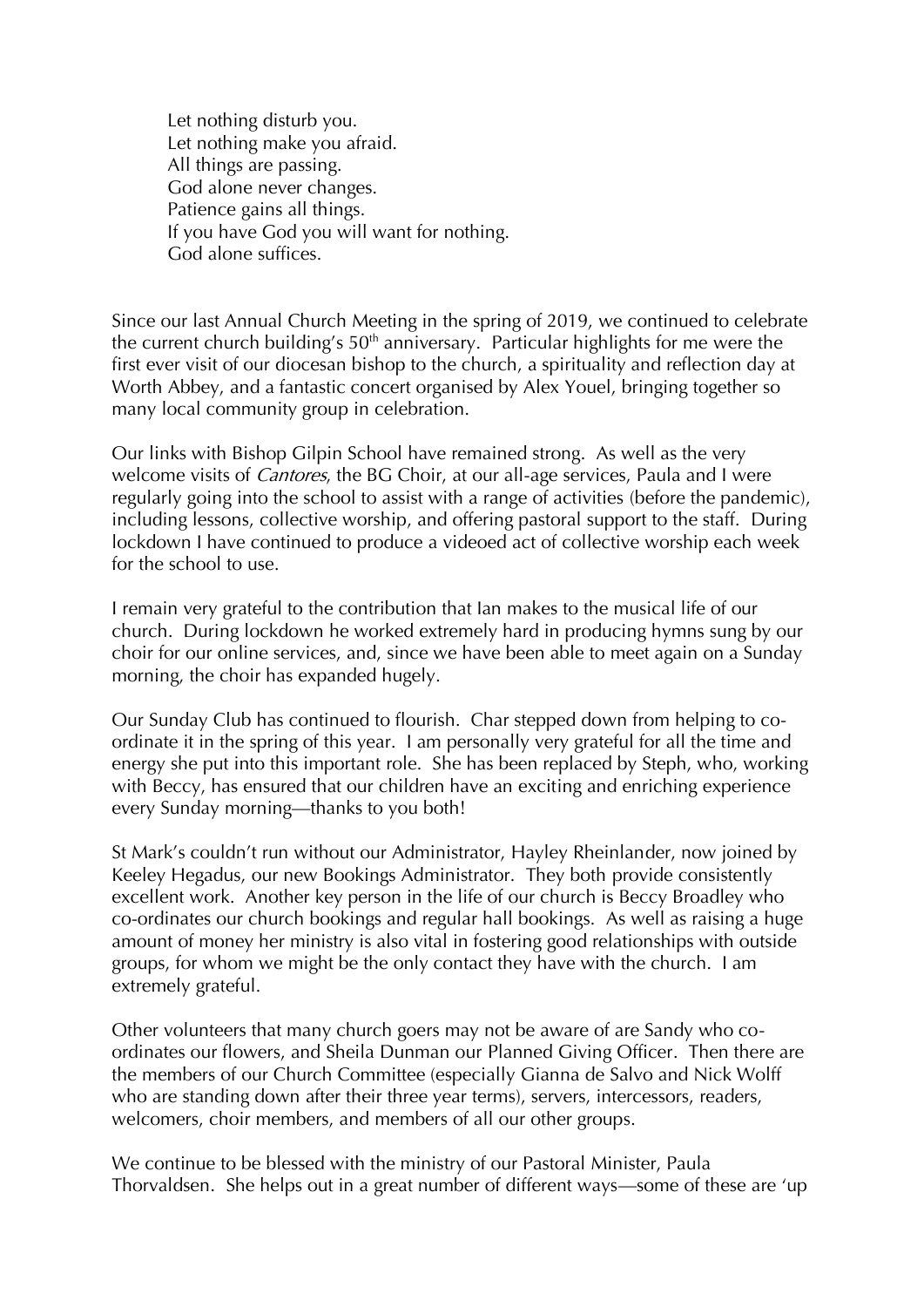front' which you might be aware of, but there are many, many other ministries that she has in the life of the church which often remain hidden, but have had a huge impact (eg masterminding the installation of the bollards to the car park). She continues to frequently go beyond the call of duty, and I am so grateful for her ideas, support and encouragement—she is a great asset to the life of this church!

Like me, you will have benefited from Charles' reader ministry in preaching inspiring sermons at St Mark's. You may not know that he has also continued to work behind the scenes supporting Alex in his role as church warden, which has helped tremendously.

Both Zhikai Xai and Leigh Terrafranca have stepped down from their roles as Deputy Warden. They have both done a fantastic job, helping in the smooth running of many of the church's functions and ensuring the building continues to look beautiful.

Alex Youel has done an outstanding job in his first eighteen months as warden. He has faced the challenges that are part of the position with diligence, wisdom and good humour. I regularly thank God for his ministry among us. It is a crucial job in the life of the church, and should be shared with others—please pray that we may find others to work with him in this role. The lockdown was difficult in many ways, but the fact that we had Alex as our church warden meant that the challenges were much less daunting. Thank you, Alex!

Revd Clive Gardner, Team Vicar, October 2020

#### Bible Study Group (Tuesday Mornings)

Wendy and Nick led a small group for 8 sessions before the onset of Advent last year, each on Tuesday morning at 10.30.

We used the Chapel and created a vibrant, God centred group able to be honest and sincere with each other.

Each session lasted about an hour and a quarter and Nick and Wendy took it in turns to lead the session. The group looked at different themes and passages from St Mark's gospel. There was a core group of five members but four others attended at least once.

Amongst the benefits of the group were each of us getting to know the others in a way which hasn't happened over years of attending Sunday church services. This was a very good experience for those taking part but would benefit from further development before it is started again. Perhaps a 'Discipleship Group' would be a possible term for a more far reaching development for the Church.

Nick Wolff, March 2020

## Book Discussion Group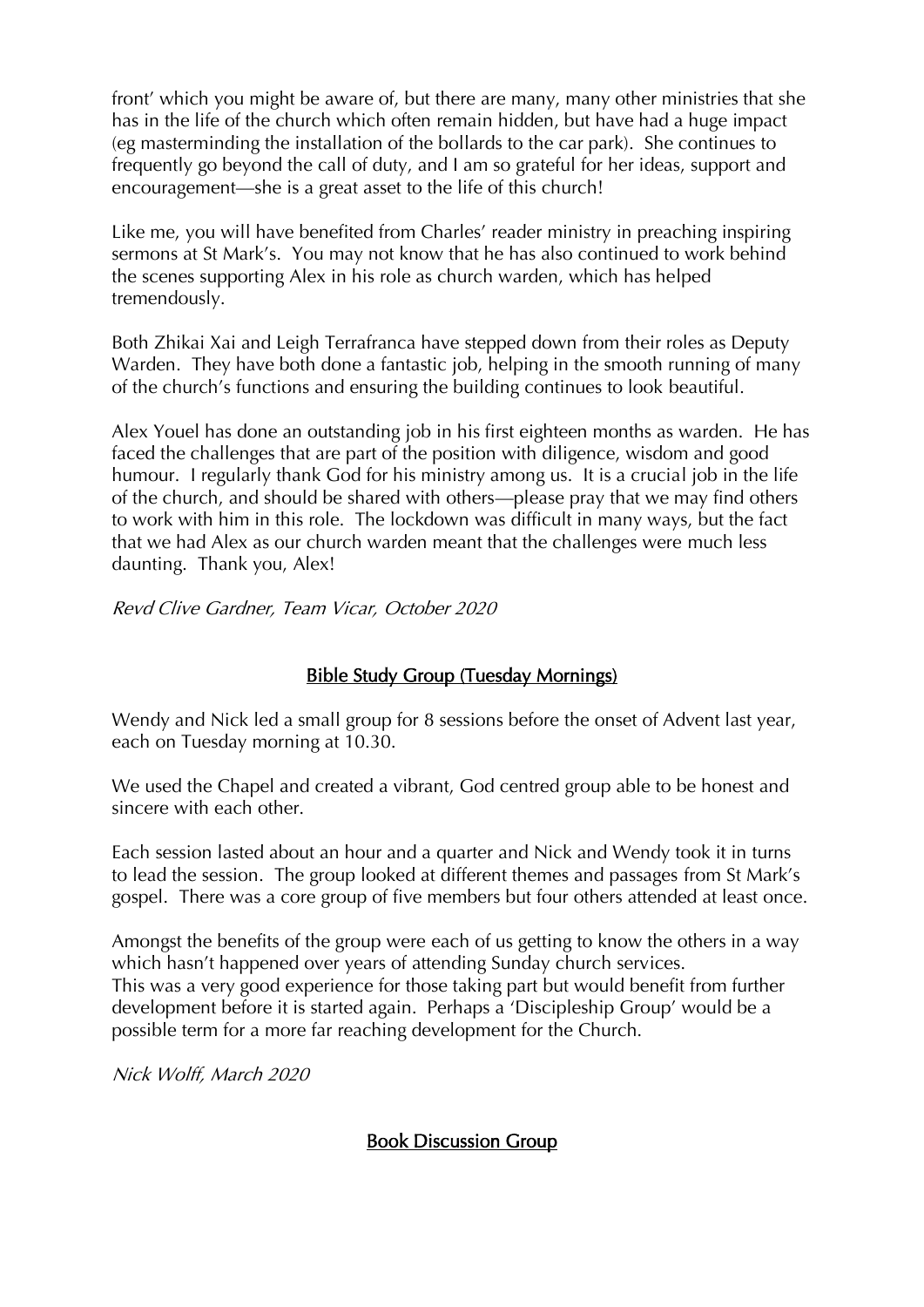The book discussion group has been going since 2013. To date we have met on thirtyeight occasions.

We meet at regular intervals in the evening at my home. We discuss the book for over an hour and conclude by giving it a rating from 1-5 at the end of the discussion. The next book is suggested, discussed and agreed upon and a date is set. We then carry on chatting and socialising over drinks and nibbles.

There are a few core members who generally attend most discussions, but we welcome people who can only come on an occasional basis or who are just interested in the book selected.

We mainly read novels, both from established writers and from more modern ones. The books chosen are recommendations from individuals, either because they have read other books by the same author or because one or other titles and reviews have interested them.

Members in the group all bring a different twist to the discussion and even if the book has not been particularly enjoyed by one or more members, it is interesting to hear how the book has been received by others. Some of the titles chosen have been 'outside' what people might choose to read, and this is part of the interest of the group. All are welcome to attend, and it is not even necessary to have read the book. The discussion generates quite a lively cross exchange of thoughts and views.

Kathy Pring, March 2020

## Deanery Synod

Deanery Synod has focused this year on diocesan and national Church of England initiatives to develop lay ministry and deepen discipleship. These included:

- Hearts on Fire (a vision for Mission in Southwark diocese)
- Setting God's people free (national programme to encourage/develop lay ministry and encourage people to practice their faith in normal everyday life.

Synod received presentations from Nick Shepherd from the national Evangelism & Discipleship team on Setting God's People Free and from Steve Rouse, from the London Institute for Contemporary Christianity called "Fruitfulness on the Frontline Taster Session: Where are we now". This noted that 98% of Christians have not been equipped for the 95% of their lives outside of church activities. It was suggested each church could think through how it could change its culture to help live their faith out Monday to Saturday.

In September the main event was a presentation from Rev Duncan Swan as the Diocesan lead on the development of Deaneries as centres of mission. He showed us what some other Deaneries have been doing in response to the initiative. There followed a question and answer session, from which it was evident that an audit of parish initiatives and provision should form the starting point for our response to the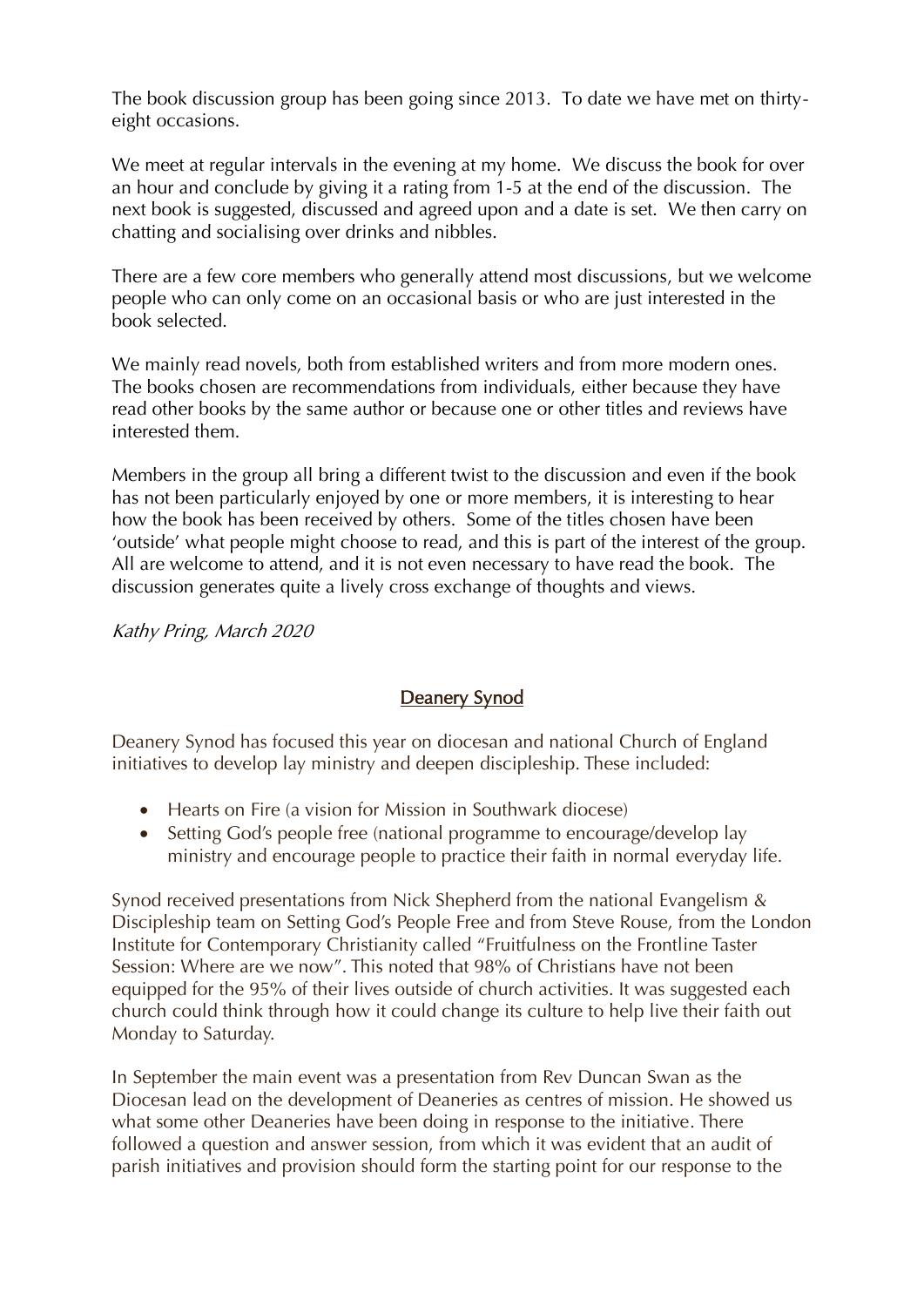challenge. It would be a forum for good practice, ideas, and advice. It was noted that the Diocese had funds to allocate to new initiatives.

Rachel Taylor of Holy Cross, Motspur Park, has been appointed Area Dean, replacing Bruce Rickards, and the Deanery secretary, Sally Bisson was stepping down. The Merton Spirituality Formation Group, formally run by Cynthia Jackson, was now a Deanery initiative.

Synod members were also surveyed during the year about the Deanery Synod.

David Jennings & Paula Thorvaldsen, St Mark's Representatives on Merton Deanery Synod, March 2020

## Electoral Roll

Our electoral roll now stands at 112. This compares to 114 for 2019. We have added 5 people to the electoral roll and removed 7 people.

Shelagh Nicholls (Electoral Roll Officer) and Clive Gardner, October 2020

## Home Group

The Home Group restarted after several months of inactivity late in 2019 with a look at some ancient antiphons used in Advent, before looking in some depth into the earliest recorded encounters between Jesus and the Temple in Jerusalem.

After this the Group put to itself the question of the significance of John The Baptist, before launching into a session on how the Bible we use today and its Apocrypha was drawn together, by whom and when.

In more recent weeks the Group was looking at what have been termed the Seven Signs in St John's Gospel. This was the focus of Lent. A fresh programme will be worked on by the Group after a pause following Easter.

Meeting in members' homes, the Group welcomes anyone interested in evening gettogethers on Christian-related subjects. Gatherings start normally at 8pm and finish at 9:30pm.

The Group itself chooses the subjects and themes to look at and different members research topics and lead.

Charles Esdale, March 2020

#### Inspired to Follow: Art and the Bible Story

Following on from presenting this course as part of a parish-wide initiative for home groups during Lent 2019, I was pleased to run it again over four Tuesday mornings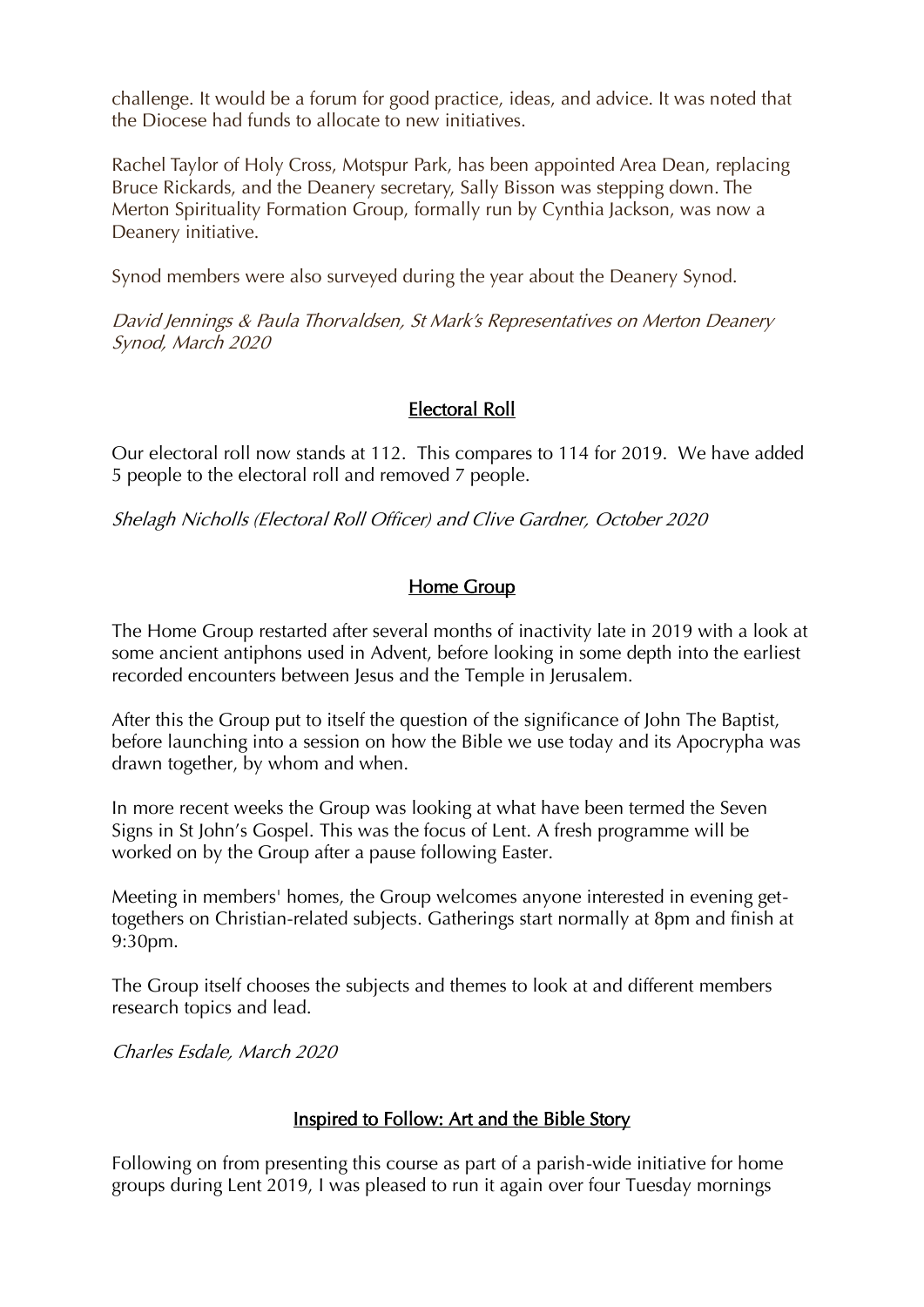during Advent at St Mark's, using paintings with a Christmas theme; and currently through Lent this year with another set of paintings, some with reference to our 'creation' focus.

This free resource was designed by St Martin-in-the-Fields in partnership with the National Gallery as a way to explore the Christian faith. Each week we look at a different painting and reflect on how it relates to a Bible passage and to us. Despite advertising it to all four churches in the parish, we have as yet seen little take up beyond St Mark's, which is a shame as those of us who have taken part enjoy it very much. I feel sure others would benefit too.

Wendy McTernan, March 2020

## Servers and Chalice Assistants

A big Thank You, as ever, to our dedicated team of servers and chalice assistants, many of whom have served St Mark's for a considerable number of years. Their contribution adds so much to the smooth running of our services.

I'm particularly grateful to Gerald Dorman who, before the pandemic, had taken on the bulk of the serving responsibilities at the 8 am service, with the help of Michael Townsley and Janet McKenzie.

Our serving team at the 10 am service comprises Kathy Pring, Michael Townsley, Janet McKenzie, Charles Esdale, Nick Wolff and Hugo Dagostine. Nick and Hugo especially have been incredible stalwarts, filling in when others were not available. Similarly Valerie Tupp, Leigh Terrafranca and Sheila Dunman have always ensured that our Wednesday services run so well.

I'm grateful too for the ministry of Donald, Celia, Kathy, Michael, Nick, Janet, Sheila, Charles, Paula, David Ainsworth and David Jennings for their role as chalice assistants at the Parish Eucharist; their reverential manner helps make the service a meaningful experience for those who receive the consecrated wine.

Clive Gardner, October 2020

## Treasurer's Report

#### Overall review of the year

Financially speaking it has been a positive year for St Mark's. The Church begun the year with reserves of £115,966 and the overall result for the year was a surplus of £15,776. This is against a budgeted deficit of £2,668.

The main driving force behind this result was an increase in income which rose by almost 9% to £195,614. It was encouraging to see that Collection income increased significantly to £8,438 compared to £5,375 as the congregation gave sacrificially to the work of the gospel. Planned giving also rose by 1%.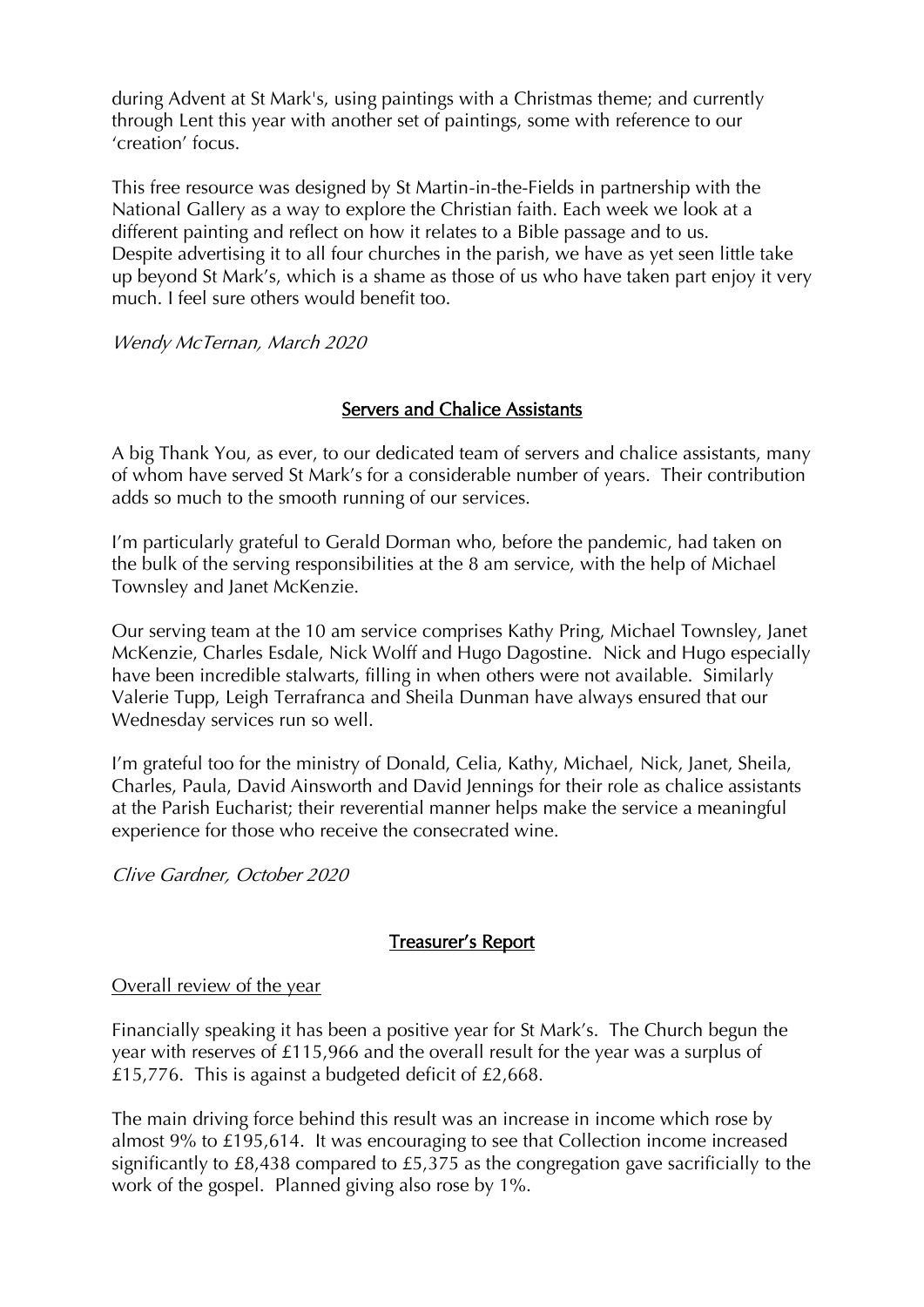Another area which saw a substantial increase was letting income. Combining the income streams from the different areas of the Church and car park, letting income rose 9.7% yielding the Church a total of £128,214 compared to £116,795 in 2018.

Included in the income is the increase in value of the investments. This is not a cash movement and the Church would only see this in real terms were the investments to be sold. The movement on the investments was as follows:

#### The Church of England Investment Fund – Income Shares

| Value as at 31 December 2019                                         | £24,846.97 (1912.60 pence per share) |  |  |  |
|----------------------------------------------------------------------|--------------------------------------|--|--|--|
| Value as at 31 December 2018                                         | £20,978.84 (1614.85 pence per share) |  |  |  |
| Increase in value                                                    | £ 3,868.13                           |  |  |  |
| Dividends received in 2019                                           | £723.87                              |  |  |  |
| 2019 Dividend Yield                                                  | $3.2\%$                              |  |  |  |
| The Church of England Fixed Interest Securities Fund – Income Shares |                                      |  |  |  |

| The charge of England Fixed men corporations I and Threshie brianco |                                     |  |
|---------------------------------------------------------------------|-------------------------------------|--|
| Value as at 31 December 2019                                        | £10,388.94 (163.47 pence per share) |  |
| Value as at 31 December 2018                                        | £10,184.30 (160.25 pence per share) |  |
| Increase in value                                                   | <u>£</u> 204.64                     |  |
| Dividends received in 2019                                          | £419.44                             |  |
| 2019 Dividend Yield                                                 | $4.1\%$                             |  |

At the time of writing, given the current situation and serious downturn in the financial markets these investments will have lost some value. However, in the long term we would hope this will recover in time.

Looking at expenditure, overall costs were lower in 2019 compared to 2018 by some 3.3% coming in at £179,837 compared to £186,043 the previous year. A lot of the expenditure remained broadly consistent year on year but some areas saw significant fluctuations.

The figure for Charitable Giving of £2,441.56 is somewhat lower than in 2018. It was necessary to make an accounting adjustment to the figure which has led to an overall fall. Actual payments to charities, including the 10% tithe of general giving, amounted to £4,587. There was, however, an old historic provision for giving which it seems has been carried forward incorrectly since 2016. This needed to be written off as it is no longer relevant and it is this that has affected the figure in the current year.

The Church incurred one-off legal expenses of just over £3,000 in the year in relation to negotiating a new agreement with Babydrop.

The overall cost of utilities costs was significantly lower this year. There was a large drop in the cost of Electricity and Gas, though a significant increase in water rates. Overall the costs were down by almost £1,400.

The key reduction in costs this year was in respect to repairs and maintenance. Overall Church, Hall and grounds maintenance and repairs fell from £44,460 in 2018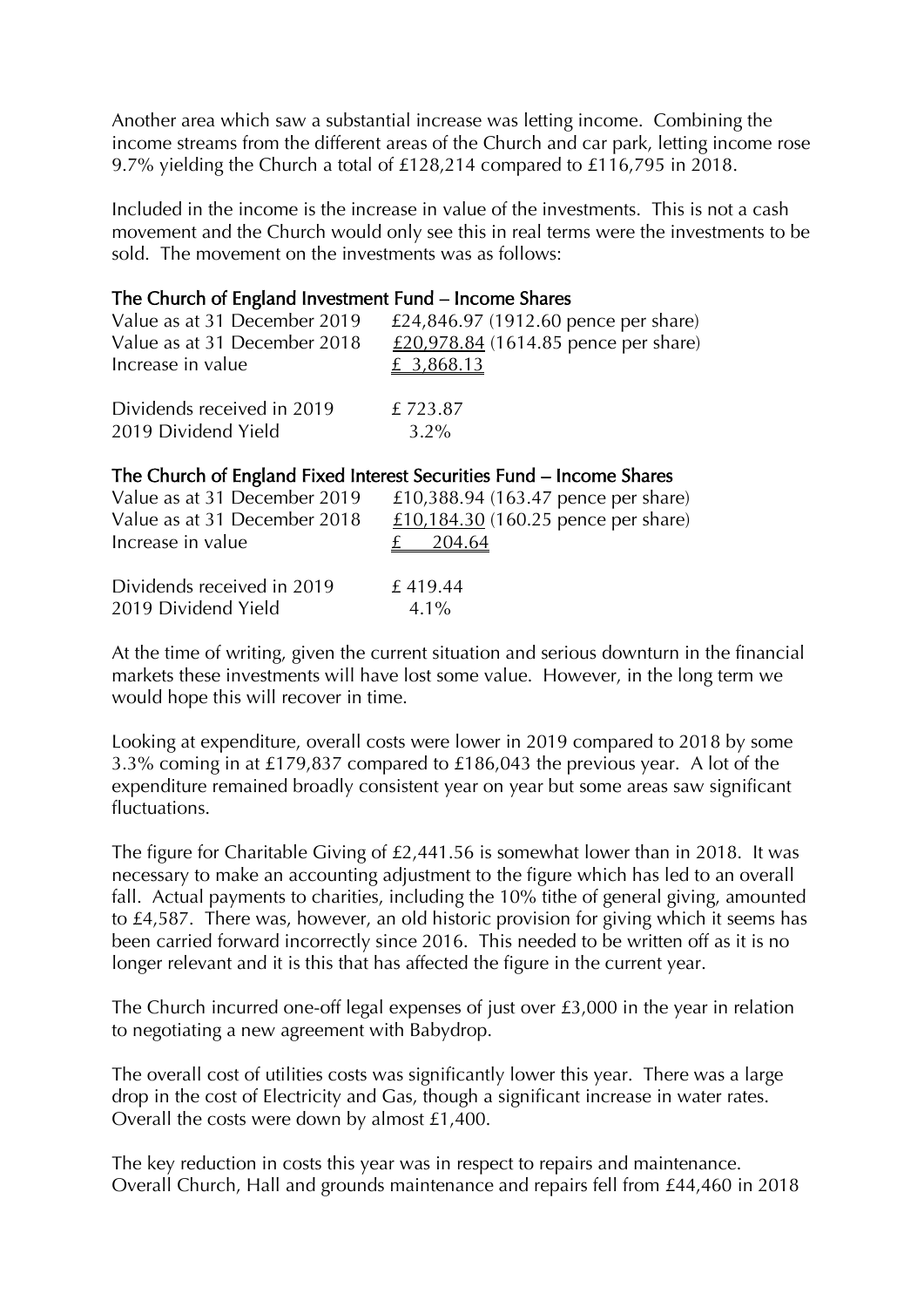to £30,980 in the year under review. The costs this year included the installation of bollards at a cost of £9,106 and the purchase of a dishwasher for £1,560.

#### Cash Position

At 31 December 2019 the bank current account balance was £22,265 (2018: £16,813).

The CCLA Deposit account balance at the end of the year remained at £43,620 with interest being deposited into the current account quarterly. Total cash at the end of the year is up by £5,451.

As reported above, the church also holds continues to hold two Investment Funds with a balance of £35,236 (2018: £31,163).

Looking at the position at the end of December 2019, everyday cash held in the current account, plus amounts due to the Church less amounts owed:

| Cash                                       | £22,265  |            |
|--------------------------------------------|----------|------------|
| Creditors:                                 |          |            |
| Parish Inter-co                            | £ 2,774  |            |
| <b>Trade Creditors</b>                     | 500<br>£ |            |
| Accruals                                   | £12,841  | (E16, 115) |
| Debtors:                                   |          |            |
| Invoiced/Accrued Letting income $£ 24,011$ |          |            |
| Prepayments                                | £ 3,470  |            |
| Other debtors                              | £ 1,785  |            |
| Gift Aid Debtor                            | £17,470  |            |
| <b>Net Current Asset Position</b>          | £52.886  |            |

The accruals figure of £12,841 includes the charitable giving tithe of £3,718, the final instalment for the new bollards £7,008 along with some other smaller creditors.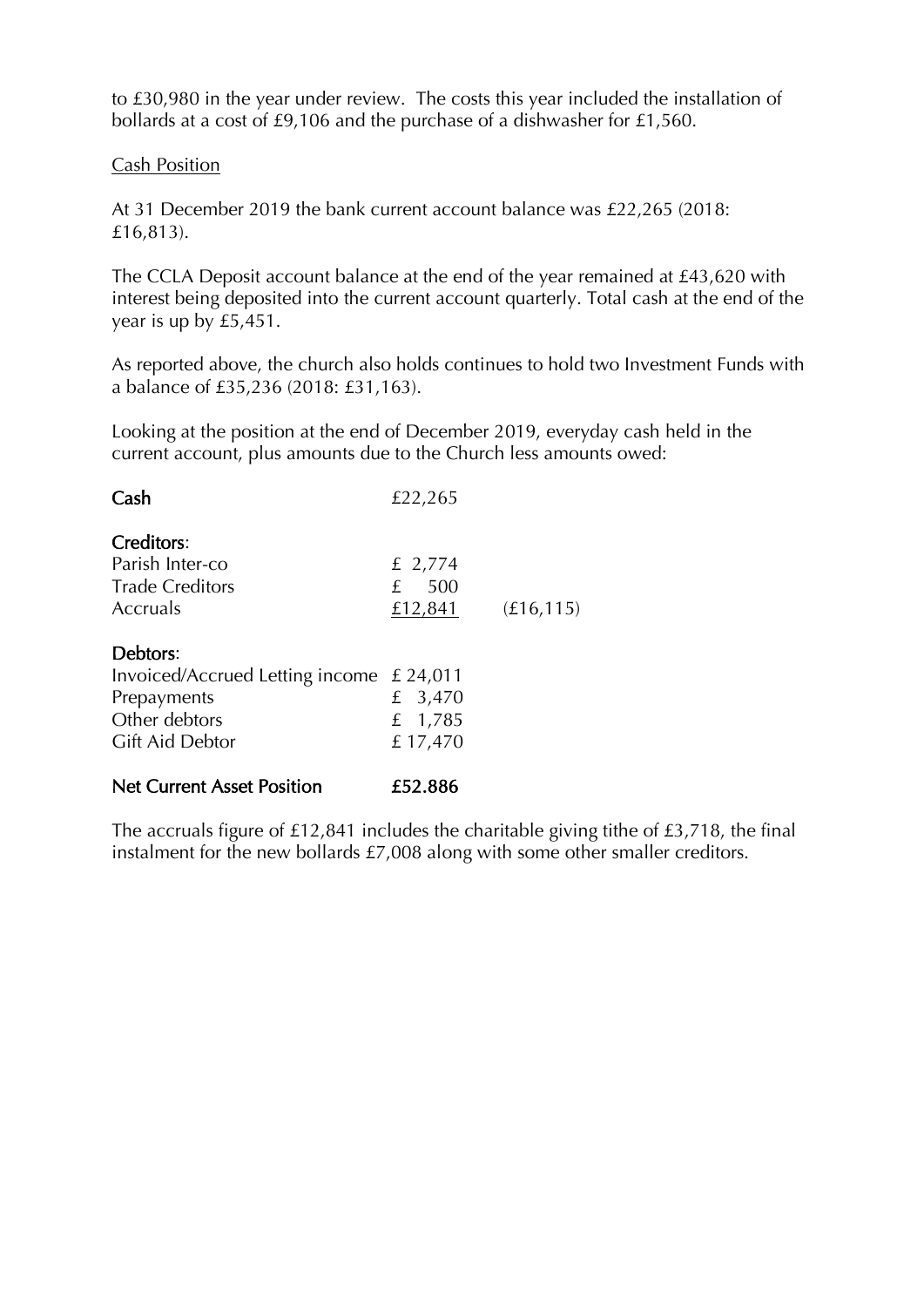## **St Mark's Church Income and Expenditure vs Budget January - December 2019**

|                                          |                | <b>Total</b>               |                                |
|------------------------------------------|----------------|----------------------------|--------------------------------|
|                                          | Jan - Dec 2019 | Jan - Dec<br><b>Budget</b> | Variance                       |
| <b>Income</b>                            |                |                            |                                |
| <b>Collections</b>                       | 8,437.78       | 6,171                      | 2,267                          |
| <b>Donations</b>                         |                |                            |                                |
| Planned Giving (Gift Aidable)            | 30,808.00      | 31,520                     | 712)<br>$\overline{ }$         |
| Other Giving and donations               | 9,677.20       | 2,035                      | 7,642                          |
| <b>Total Donations</b>                   | 40,485.20      | 33,555                     |                                |
| <b>Investment Income</b>                 | 1,464.82       | 1,294                      | 171                            |
| Lettings                                 |                |                            |                                |
| Church and Car Park                      | 68,772.55      | 75,240                     | 6,467)<br>$\overline{ }$       |
| Hall                                     | 59,440.98      | 65,908                     | 6,467)<br>$\overline{ }$       |
| <b>Total Lettings</b>                    | 128,213.53     | 141,148                    |                                |
| <b>Other Incoming Resources</b>          | 88.00          |                            | 88                             |
| <b>Special Appeals - Restricted</b>      | 1,785.00       |                            | 1,785                          |
| <b>Tax Recovered - Gift Aid</b>          | 11,066.45      | 9,721                      | 1,345                          |
| Unrealised gains/(losses) on investments | 4,072.77       |                            | 4,073                          |
| <b>Total Income</b>                      | 195,613.55     | 191,889                    | 3,725                          |
| <b>Expenditure</b>                       |                |                            |                                |
| <b>Charitable Contributions</b>          | 2,441.56       | 4,945                      | 2,503)<br>$\overline{ }$       |
| <b>Church Mission Expenses</b>           | 5,952.71       | 4,065                      | 1,888                          |
| <b>Church Running Expenses</b>           | 31,996.40      | 27,638                     | 4,358                          |
| <b>Church Utilities</b>                  | 8,543.36       | 10,893                     | 2,350)                         |
| Diocesan Quota                           | 79,860.93      | 82,000                     | 2,139)<br>$\overline{ }$       |
| <b>Hall Hire Refunds</b>                 | 2,312.50       |                            | 2,313                          |
| <b>Loan Released</b>                     | 100.00         |                            | 100                            |
| <b>Major Church and Hall Repairs</b>     | 12,885.49      | 30,000                     | 17,115)<br>$\overline{ }$      |
| <b>Property Maintenance</b>              | 18,095.28      | 18,100                     | 5)<br>$\overline{\mathcal{L}}$ |
| <b>Purchases</b>                         | 353.70         |                            | 354                            |
| Salaries, Wages and Honoraria            | 17,295.20      | 16,916                     | 379                            |
| <b>Total Expenditure</b>                 | 179,837.13     | 194,557                    | 14,720)                        |
| Surplus / (Deficit) for the year         | 15,776.42      | 2,668.00)                  | 18,445                         |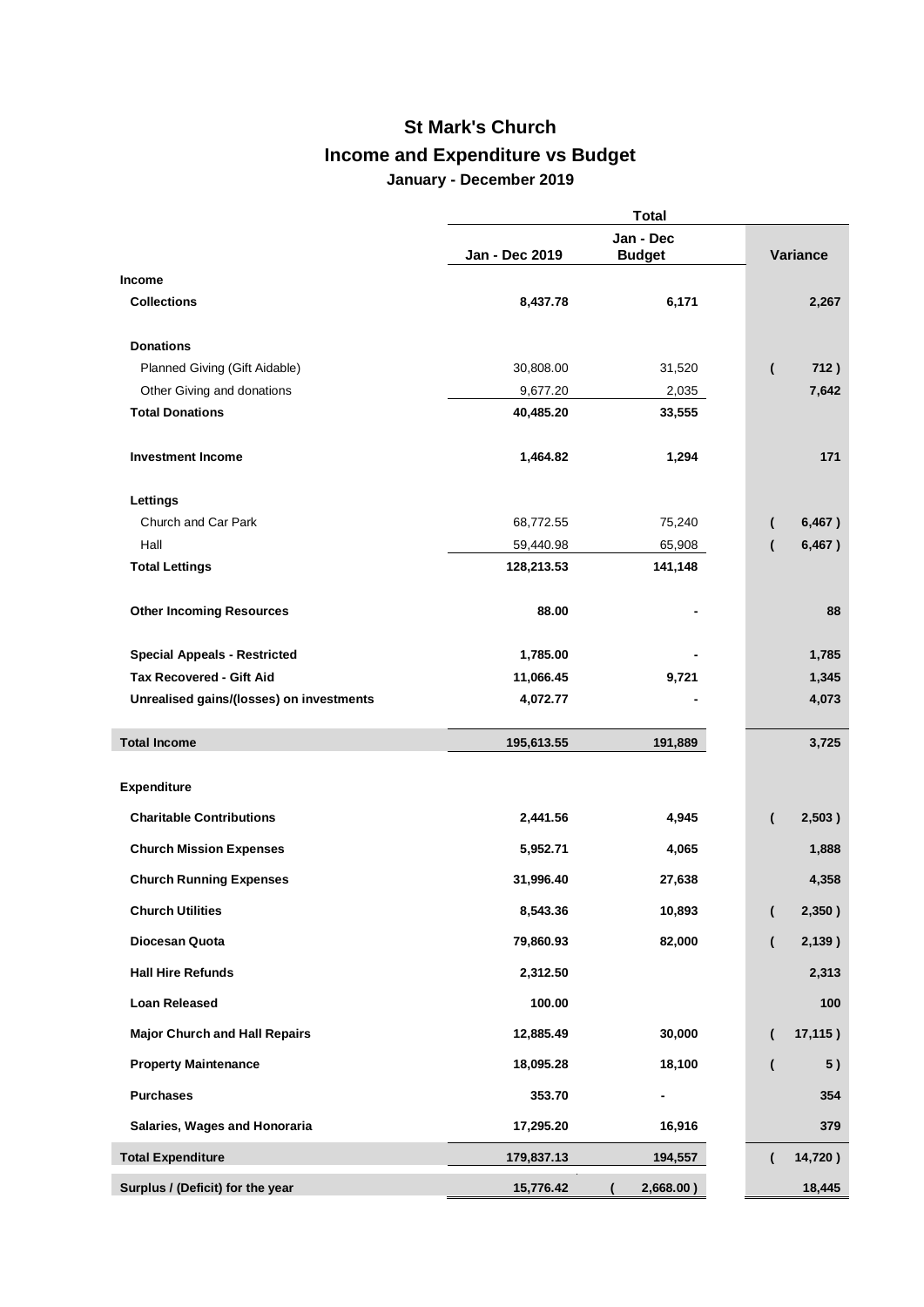The Diocesan Quota was a little lower than budget for 2019, the Quota paid to the Parish was £69,077 and the share of the Parish expenses paid was £10,784. This is a breakdown of St Mark's share of the parish expenditure below:

| TOTAL                      | 10,784  |
|----------------------------|---------|
| Income                     | (4,506) |
| Other                      | 833     |
| Payroll                    | 130     |
| Telephone                  | 322     |
| Office Equipment           | 458     |
| Printing and<br>Stationery | 507     |
| Insurance                  | 782     |
| Admin Secretary            | 3,043   |
| Housing                    | 6,127   |
| Clergy                     | 3,088   |

Being new in the post I am still feeling my way around the finances of St Mark's. I hope in the coming months to have a clearer understanding of the dynamics of St Mark's and working with Hayley Rheinlander.

Here follows the main income and expenditure statement along with the balance sheet as at 31 December 2019.

Colin Dadswell, Caladine Ltd, March 2020

# **St Mark's Church Financial Activities**

**January - December 2019**

|                    |                | <b>Total</b>           |  |
|--------------------|----------------|------------------------|--|
|                    | Jan - Dec 2019 | Jan - Dec 2018<br>(PY) |  |
| <b>Income</b>      |                |                        |  |
| <b>Collections</b> | 8,437.78       | 5,375.38               |  |
| <b>Donations</b>   |                |                        |  |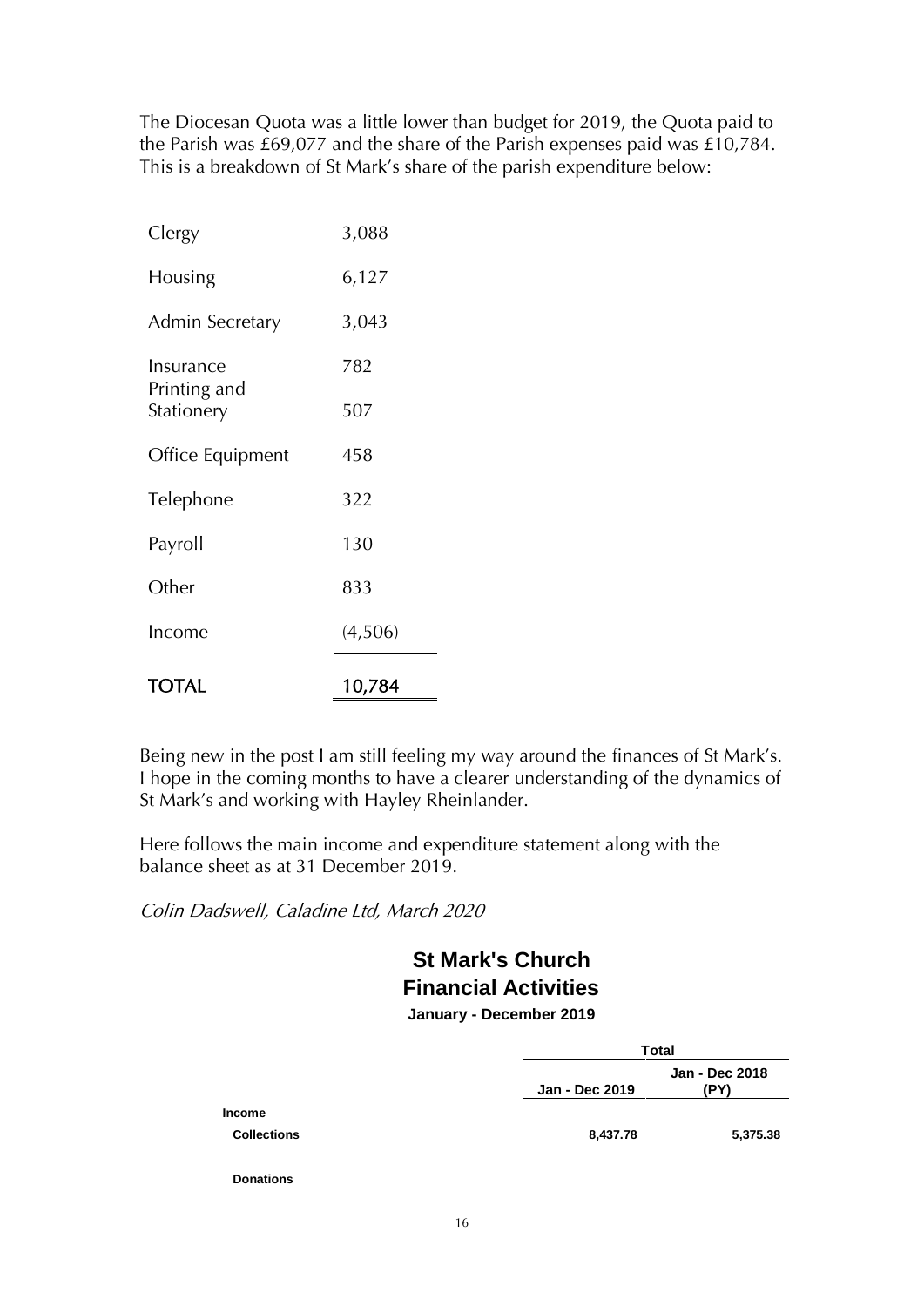| Away Day                                   | 48.00             |                   |
|--------------------------------------------|-------------------|-------------------|
| Donations by CAF                           | 300.00            |                   |
| <b>Film Club Donations</b>                 | 25.20             | 131.35            |
| One-off donations (Gift Aidable)           | 5,020.00          | 8,281.00          |
| One-off donations (non-Gift Aidable)       | 1,629.00          | 1,758.67          |
| Planned Giving (Gift Aidable)              | 30,808.00         | 32,295.04         |
| Planned Giving (non-Gift Aidable)          | 2,655.00          | 840.00            |
| <b>Total Donations</b>                     | 40,485.20         | 43,306.06         |
| <b>Investment Income</b>                   | 1,464.82          | 1,367.83          |
| Lettings                                   |                   |                   |
| Ark and/or vestries                        | 19,164.36         | 11,643.92         |
| Chapter Room, one-off hirers               | 642.50            | 322.50            |
| Chapter Room, regular hirers               | 1,738.81          | 2,140.00          |
| Counselling rooms                          | 11,773.25         | 5,380.50          |
| Hall, one-off hirers                       | 12,020.00         | 14,567.24         |
| Hall, regular hirers                       | 47,420.98         | 51,642.13         |
| Main body of Church, one-off hirers        | 903.98            | 1,572.86          |
| Main body of Church, regular hirers        | 23,808.15         | 17,139.96         |
| <b>Total Lettings</b>                      | 117,472.03        | 104,409.11        |
| <b>Other Incoming Resources</b>            | 88.00             | 516.10            |
| <b>Rents Received</b>                      |                   |                   |
| <b>Car Park Rental</b>                     | 10,741.50         | 12,386.00         |
| <b>Total Rents Received</b>                | 10,741.50         | 12,386.00         |
|                                            |                   |                   |
| <b>Special Appeals - Restricted</b>        | 1,785.00          | 1,470.00          |
| <b>Tax Recovered - Gift Aid</b>            | 11,066.45         | 11,548.00         |
| Unrealised gains/(losses) on investments   | 4,072.77          | 729.25)<br>(      |
| <b>Total Income</b>                        | 195,613.55        | 179,649.23        |
|                                            |                   |                   |
| Expenditure                                |                   |                   |
| <b>Charitable Contributions</b>            | 2,441.56          | 3,749.44          |
| <b>Church Mission Expenses</b>             | 158.00            |                   |
| Away Day                                   | 519.71            |                   |
| Children's Ministry                        | 230.00            | 601.43            |
| Donkey for Palm Sunday                     | 350.00            | 400.00            |
| Film Club                                  | 30.73             | 3.11              |
| Palm Sunday<br>Sacraments & Consumables    | 78.35             |                   |
|                                            | 1,886.03          | 2,364.59          |
| Social Events                              | 2,620.86          | 1,345.13          |
| Vicar's Discretionary Fund                 | 79.03<br>5,952.71 | 23.75<br>4,738.01 |
| <b>Total Church Mission Expenses</b>       |                   | 443.60            |
| <b>Church Running Expenses</b>             | 225.60            | 180.00            |
| Accounting software<br><b>Bank Charges</b> | 1,069.15          | 681.52            |
|                                            | 1,092.51          | 1,179.98          |
| <b>Church Office Expenses</b><br>Cleaner   | 13,000.00         | 13,120.00         |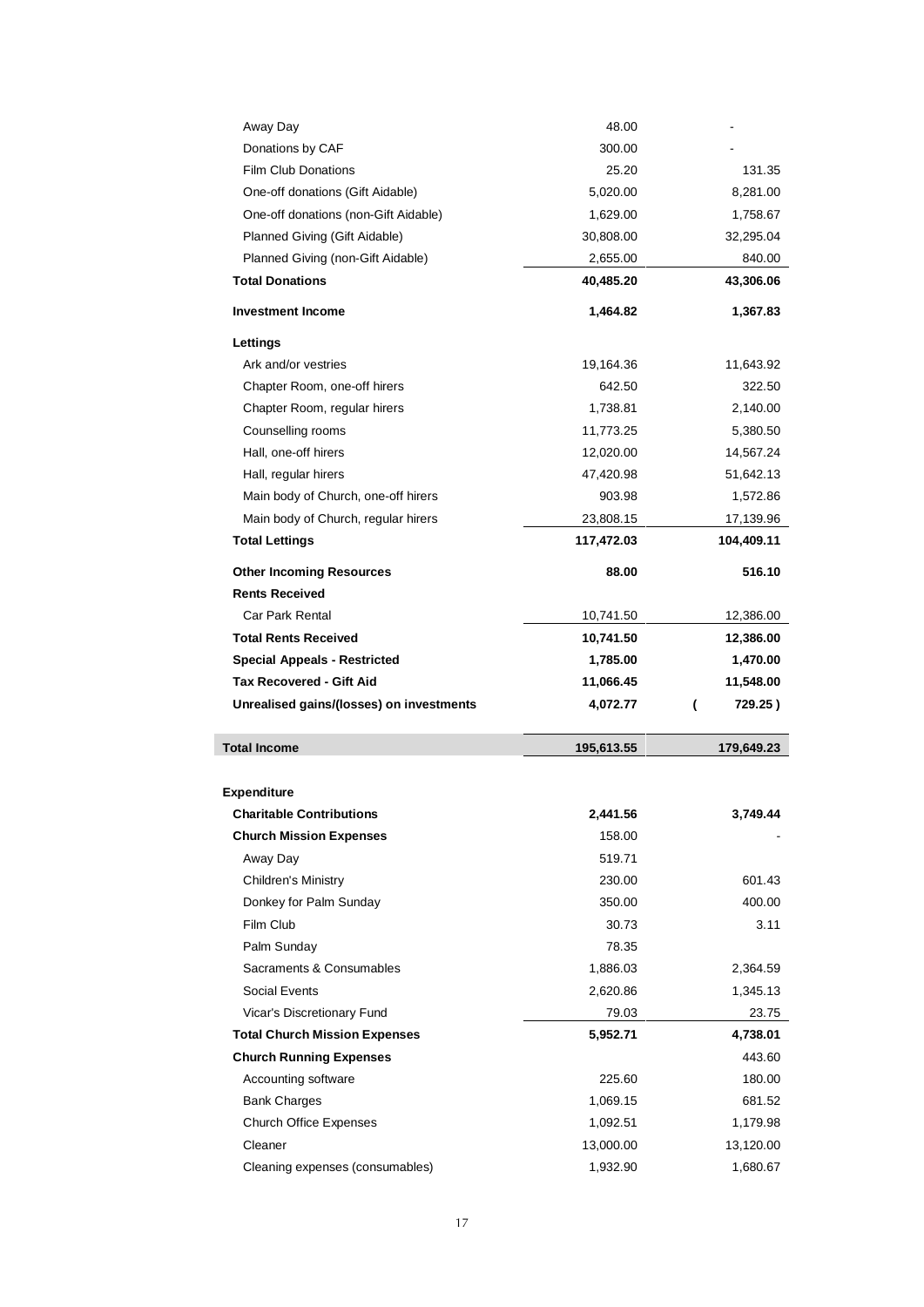| Surplus / (Deficit) for the year           | 15,776.42  | 6,394.21)<br>( |
|--------------------------------------------|------------|----------------|
| <b>Total Expenditure</b>                   | 179,837.13 | 186,043.44     |
|                                            |            |                |
| <b>Total Salaries, Wages and Honoraria</b> | 17,295.20  | 16,412.04      |
| Salaries, Wages and Honoraria              | 16,160.68  | 15,546.99      |
| Pension costs                              | 628.55     | 425.34         |
| <b>HMRC</b> costs                          | 505.97     | 439.71         |
| Salaries, Wages and Honoraria              |            |                |
| <b>Purchases</b>                           | 353.70     |                |
| <b>Total Property Maintenance</b>          | 18,095.28  | 23,322.72      |
| Property Maintenance (Hall)                | 658.92     | 346.96         |
| Property Maintenance (Grounds)             | 14,151.28  | 8,742.64       |
| Property Maintenance (Church)              | 3,285.08   | 14,233.12      |
| <b>Property Maintenance</b>                |            |                |
| <b>Other Outgoing Resources / Payments</b> |            | 1,278.60       |
| <b>Major Hall Repairs</b>                  | 1,110.00   | 5,279.00       |
| <b>Major Church Repairs</b>                | 11,775.49  | 14,580.00      |
| <b>Loan Released</b>                       | 100.00     |                |
| <b>Hall Hire Refunds</b>                   | 2,312.50   |                |
| Diocesan Quota                             | 79,860.93  | 78,377.38      |
| <b>Total Church Utilities</b>              | 8,543.36   | 9,931.81       |
| Water                                      | 2,138.42   | 546.99         |
| Waste                                      | 1,532.36   | 274.32         |
| Electricity & Gas                          | 4,872.58   | 9,110.50       |
| <b>Church Utilities</b>                    |            |                |
| <b>Total Church Running Expenses</b>       | 31,996.40  | 28,374.44      |
| <b>Treasurer Fees</b>                      | 5,600.00   | 5,000.00       |
| Subscriptions                              | 267.52     | 694.54         |
| Resources for Church Groups                | 17.99      | 69.19          |
| Pastoral Expenses & Gifts                  | 589.13     | 528.16         |
| Music Expenses                             | 1,610.00   | 1,767.77       |
| Legal & professional fees                  | 3,312.60   |                |
| Insurance                                  | 3,266.00   | 3,029.01       |
| <b>Flowers</b>                             | 13.00      |                |

## **St Mark's Church Balance Sheet As of December 31, 2019**

**Total**

**As of Dec 31, 2019 As of Dec 31, 2018 (PP)**

**Fixed Asset**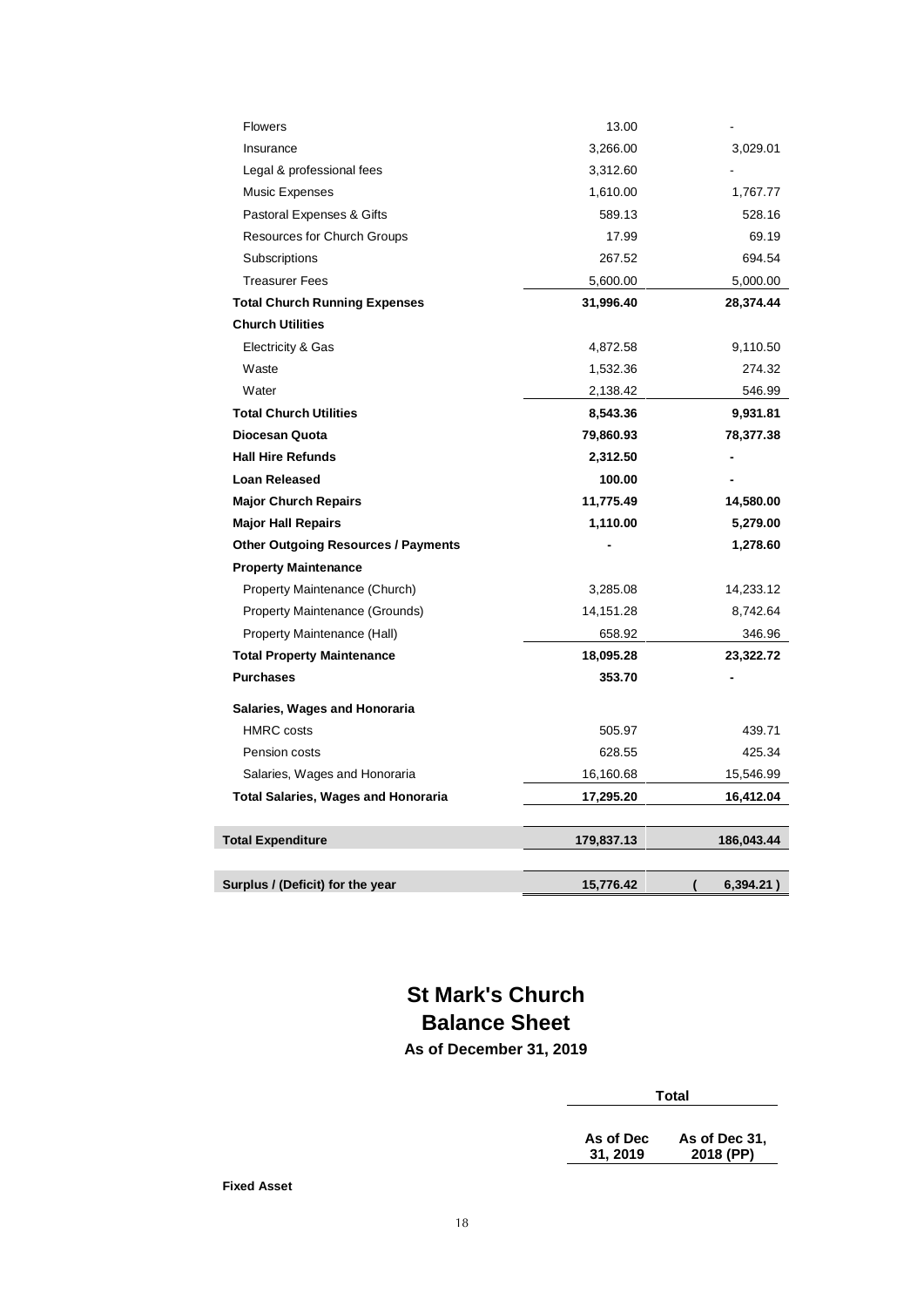| <b>Investments</b>                                   |            |                       |
|------------------------------------------------------|------------|-----------------------|
| <b>Satchell F - Fixed Interest</b>                   | 10,388.94  | 10,184.30             |
| <b>Satchell S - Investment Fund</b>                  | 24,846.97  | 20,978.84             |
| <b>Total Investments</b>                             | 35,235.91  | 31,163.14             |
| <b>Total Fixed Asset</b>                             | 35,235.91  | 31,163.14             |
| Cash at bank and in hand                             |            |                       |
| <b>Current</b>                                       | 22,264.53  | 16,813.47             |
| <b>Deposit CCLA</b>                                  | 43,620.67  | 43,620.67             |
| Total Cash at bank and in hand                       | 65,885.20  | 60,434.14             |
| <b>Current Assets</b>                                |            |                       |
| <b>Debtors</b>                                       |            |                       |
| <b>Debtors</b>                                       | 6,533.75   | 19,234.27             |
| Intercompany - Parish                                | 2,773.73)  | 411.52)               |
| <b>Total Debtors</b>                                 | 3,760.02   | 18,822.75             |
| <b>Other Debtors</b>                                 |            |                       |
| <b>Accrued Income</b>                                | 17,477.29  | 4,000.00              |
| <b>Income Tax Refunds</b>                            | 17,469.96  | 6,403.51              |
| <b>Other Debtors - Restricted</b>                    | 1,785.00   | 1,470.00              |
| <b>Prepayments</b>                                   | 3,469.50   | 158.00                |
| <b>Total Other Debtors</b>                           | 40,201.75  | 12,031.51             |
| <b>Total Current Assets</b>                          | 43,961.77  | 30,854.26             |
| Creditors: amounts falling due within one year       |            |                       |
| <b>Accounts Payable</b>                              | 500.00     | 2,018.07              |
| <b>Accruals</b>                                      | 12,840.78  | 4,467.79              |
|                                                      |            |                       |
| Total Creditors: amounts falling due within one year | 13,340.78  | 6,485.86              |
|                                                      |            |                       |
| Net current assets (liabilities)                     | 30,620.99  | 24,368.40             |
| Total net assets (liabilities)                       | 131,742.10 | 115,965.68            |
|                                                      |            |                       |
| <b>Charity funds</b>                                 |            |                       |
| <b>Unrestricted Funds brought forward</b>            | 115,965.68 | 122,359.89            |
| Surplus/(Deficit)                                    | 15,776.42  | 6,394.21)<br>$\left($ |
|                                                      |            |                       |
| <b>Total Charity funds</b>                           | 131,742.10 | 115,965.68            |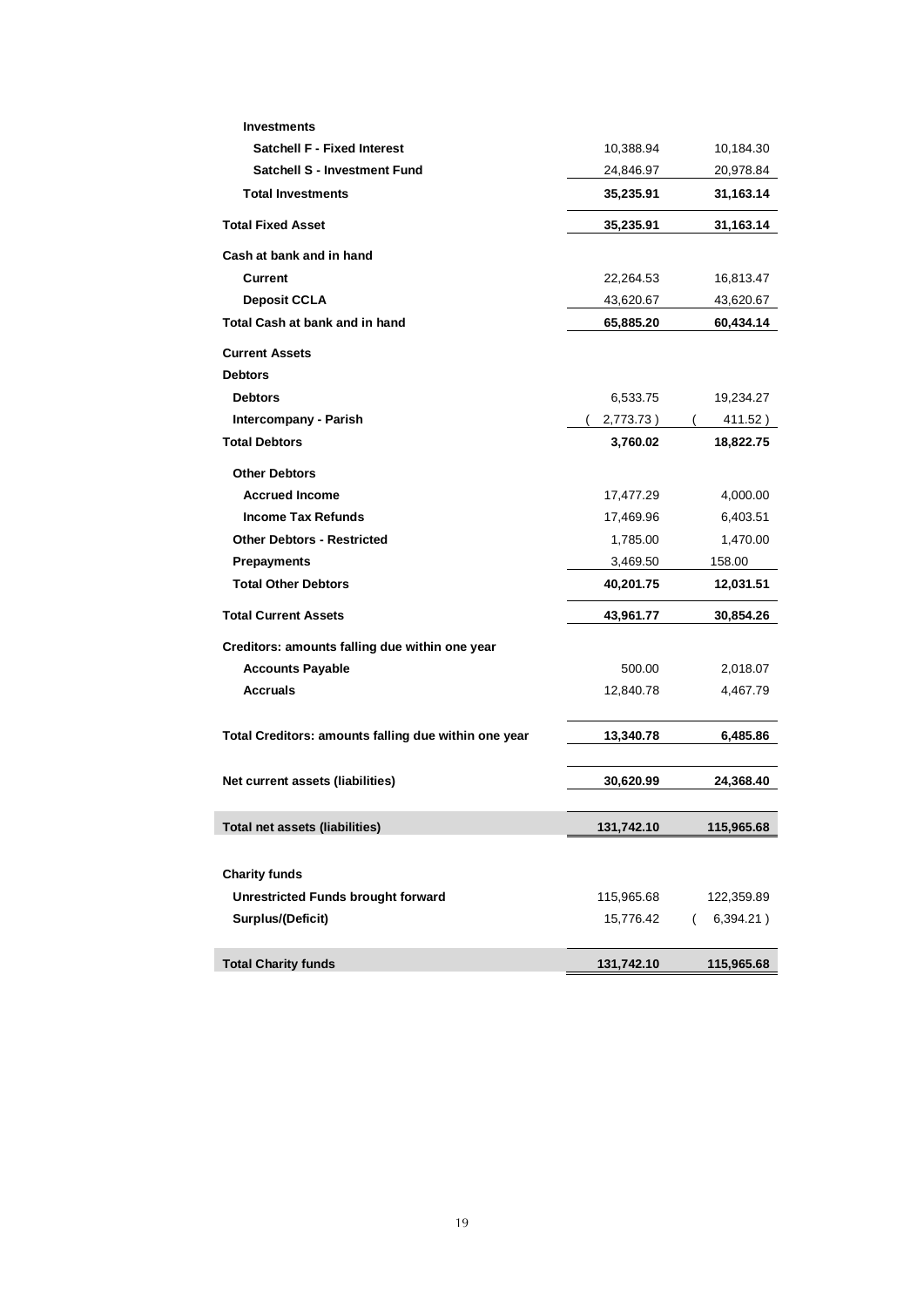## Warden's Report

#### COVID-19 (coronavirus) matters

Following instructions from the Diocese, St Mark's Church closed completely on Sunday evening 22 March 2020. This enforced closure raised many issues, the most pressing being financial.

About two-thirds of our income comes from hirings, from either the substantial nursery which operates within our building, from users of our two counselling rooms, from car park rentals, or from a mix of regular and one-off hirings, of both church (eg evening choir rehearsals) and Hall (eg adult ballet, weightwatchers). With the exception of the car park space rentals, which have proved something of an invaluable lifeline for our finances, these came to an abrupt halt, for the church itself and for the (separate) Hall as well.

To mitigate the very serious financial impact we reviewed costs and immediately:-

- suspended the cleaning contract for church and hall
- suspended the waste collection service (Veolia)
- turned off the church boilers and heating system

We also looked at staff costs and decided to furlough our Bookings Administrator under the government's scheme to support 80% of eligible staff costs. She has since been able to return to her usual part-time time working, as from the beginning of September, as opportunities for bookings once again became more possible.

The pre-school nursery reopened at the beginning of June (from the 5th) although was initially confined to using just the Hall up until the end of the summer term.

Services - attendances initially remained steady, before lockdown from 22 March. During January and February we ran a short series of sermons on the subject of discipleship and volunteering, culminating with the launch of an appeal for several volunteer teams to help with, for instance, flowers, pew runners, gardening and creative events (all rather overtaken by subsequent events, sadly). After a period of complete closure, we have since been able gradually to open up first for private prayer, then progressively to offer actual services, both in person and to remotely connected audiences via Zoom. Most recently, the choir - happily expanded in numbers - has been able to actually sing, even though the members of the congregation continue to be prevented from joining in!

On the maintenance front, recent significant works have included: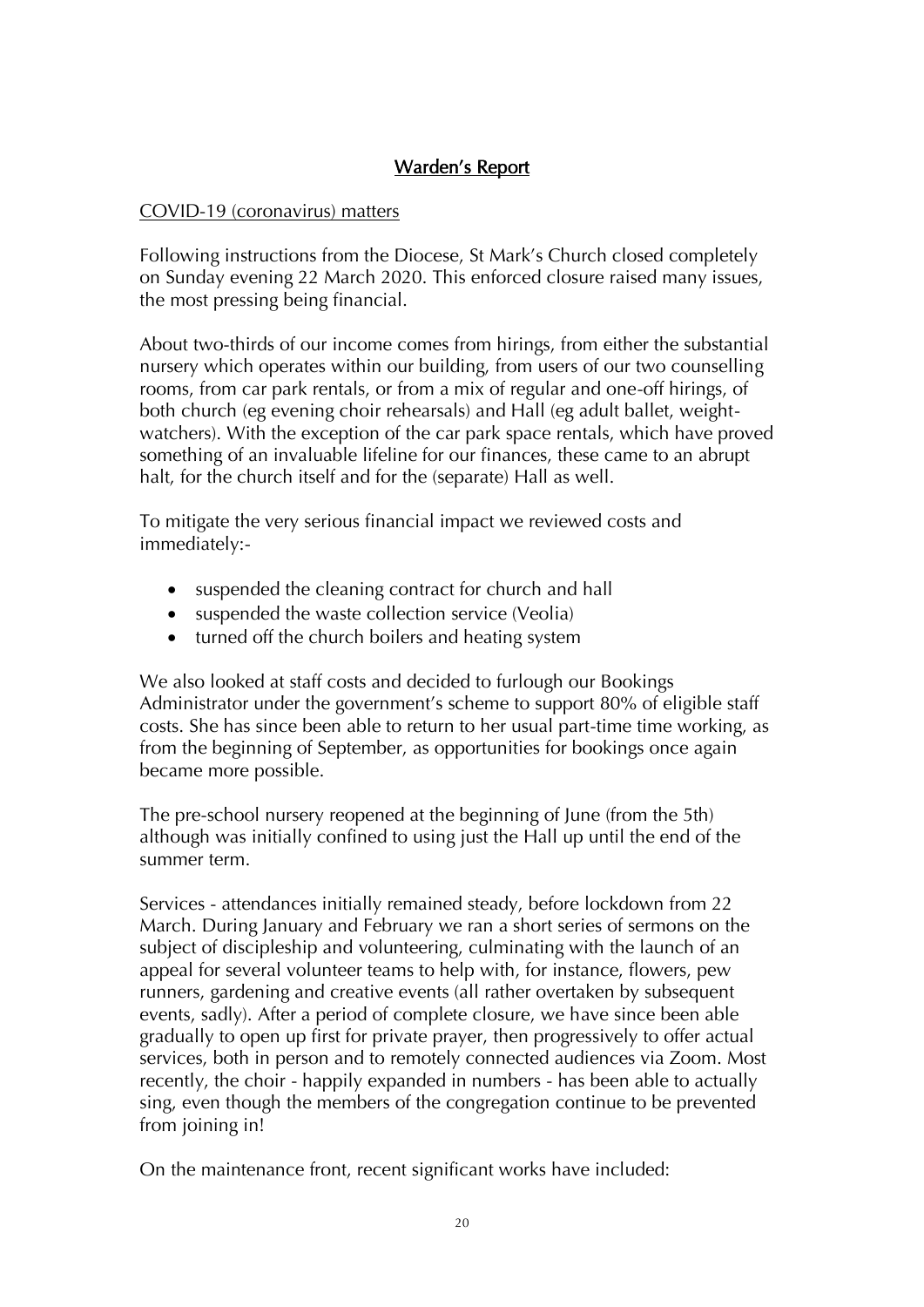#### The Church

- redecorating the church office and refitting it with two new desks and other equipment, in readiness for the arrival of the new staff appointment (Bookings Administrator, who started in January)

- considerable amounts of time and energy spent on trying to repair the church boiler, finally achieved - at last! - (but still in need of regular attention, with an annual maintenance contract having been negotiated)

- radiator repairs, finally concluded in spring 2020

- comprehensive redecoration of one of the counselling rooms, including a new carpet

- risk assessment of the whole site completed and 40 mitigation actions (mostly minor) identified, with all having now been rectified

- fire alarm system tested and fire extinguishers serviced and replaced as necessary, with three new extinguishers being purchased for use on the mezzanine floor of the Hall. Fire safety and fire exit signage has been reviewed and updated throughout

- lightning conductor has been assessed, and repairs made

- introduction of online booking systems for both counselling rooms

## The Hall

- creating an office on the mezzanine floor, for use by the manager of the expanded nursery and her staff. This included providing a new window, blinds and lighting.

- constant attention to the Hall boiler which was using copious amounts of water and which needed topping up every few days (instead of the more normal once or twice a year). Fixing some minor radiator leaks appeared initially to have reduced this problem, but the final solution turned out to be a problem with a constantly flushing urinal.

#### The Galustian Garden

This has been maintained by contractors and volunteers during the year and has improved noticeably in condition, not least by removal of significant amounts of ivy. Two broken fence panels were replaced and there is an opportunity to move forward from simple maintenance to progressive enhancement

- the lawn has been well cared for and is popular with the nursery, hirers and for church events
- a new, lockable gate has been provided to enable the nursery to store materials more securely

#### The outside of the Church and Hall

- an initial effort to bring the various garden areas under control was successful, by different contractors (Edwards of Surrey), and they have since provided a regular maintenance service

- a major project to install electric bollards to secure the church car park, for the benefit of church users and car park space renters, came to fruition towards the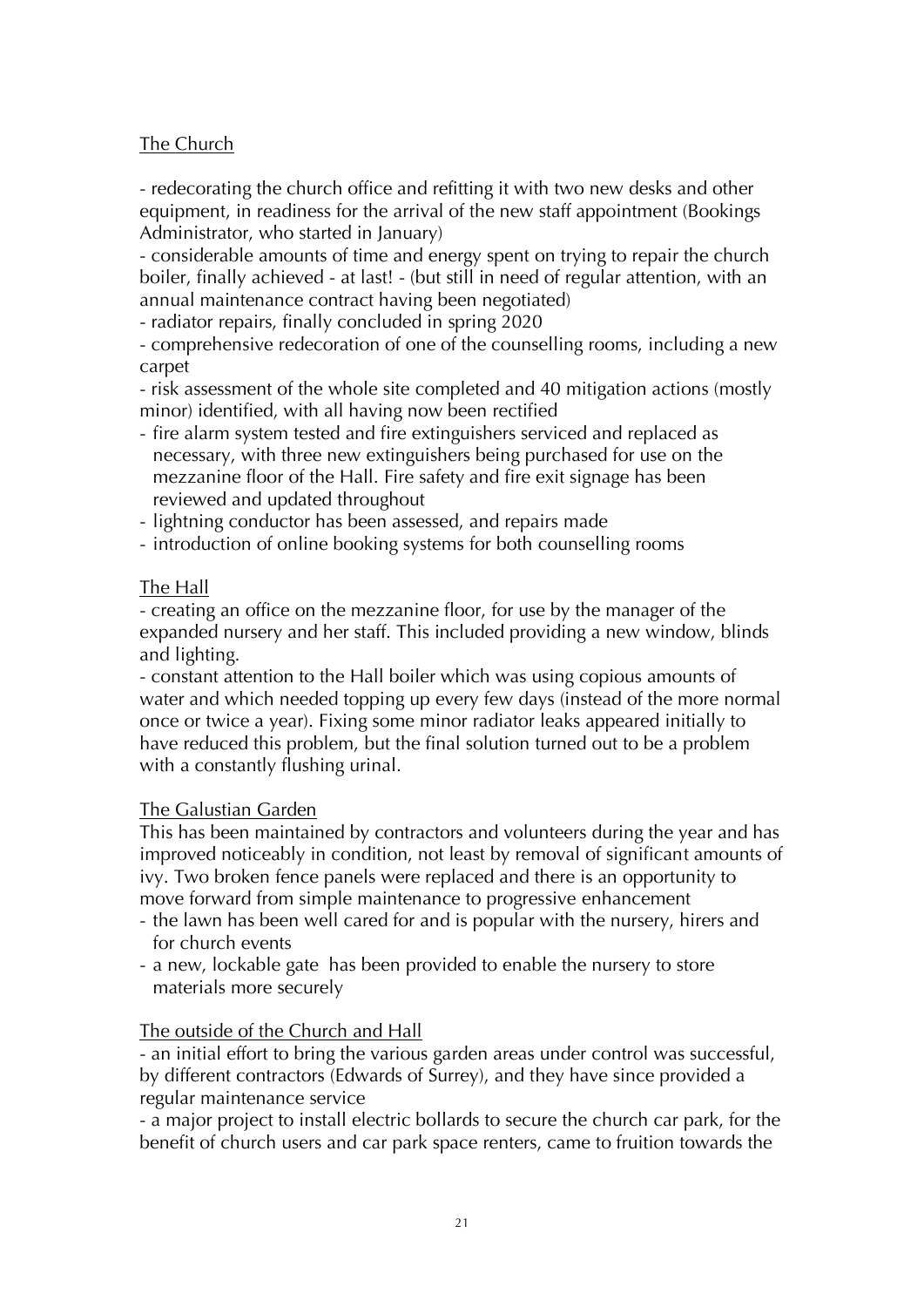end of last year. It required a huge amount of effort to bring to a workable conclusion and thanks are due to all concerned, most notably Paula. - a security visit was made by Merton and the local police specialist, with an eye to reducing the amount of use of the outside by rough sleepers, drinkers and smokers (often of exotic substances). The recommendations - principally around improving site maintenance and lighting - are being implemented

I should like to take this opportunity to pay tribute to a wonderful team, including members of the committee and our Vicar Clive, by former wardens most notably my immediate predecessor Charles Esdale - by my deputy Church Wardens Leigh Terrafranca and Zhikai Xie, by the nursery staff and by many individual volunteers and members of the congregation. All are unsung heroes and to each and every one I offer my grateful thanks.

Alex Youel, Church Warden, October 2020

## Youth and Children

At the end of this 2019/20 church year, Charlotte Edgar will step down from being one of the two volunteer co-ordinators of our youth provision. I would personally like to thank Charlotte for the enormous contribution she has made to the St. Mark's Youth and Children's ministry over the four years that we have been working together. St Mark's runs a lively Sunday Club solely through the time and efforts contributed by our volunteers. We are extremely grateful to all those members of the congregation who help support the Youth activities that simply would not be possible without their involvement.

#### Sunday Club

We are always delighted to hear from congregation members the joyful feedback that comes from sharing our weekly Sunday Club activities together in the service. For the Sunday Club especially, it helps connect us as a Church family and is a lovely opportunity to share growing confidences – both from the children and new leaders.

Sunday Club meets in two age-specific groups: Doves (Preschool and Reception aged children) and Eagles (all other ages) every Sunday during our 10am service (with a break during the main school holidays – Christmas, Easter and Summer). Over the past year we have continued devising the Sunday Club syllabus using the Urban Saints platform as well as other online resources.

Thank you to all the leaders who take these prompts and invest time and energy to write and prepare the lessons for the children. This year we have looked at our Christian Commitments, The Nature of God and the Life of Jesus, as well as celebrations in our Christian calendar.